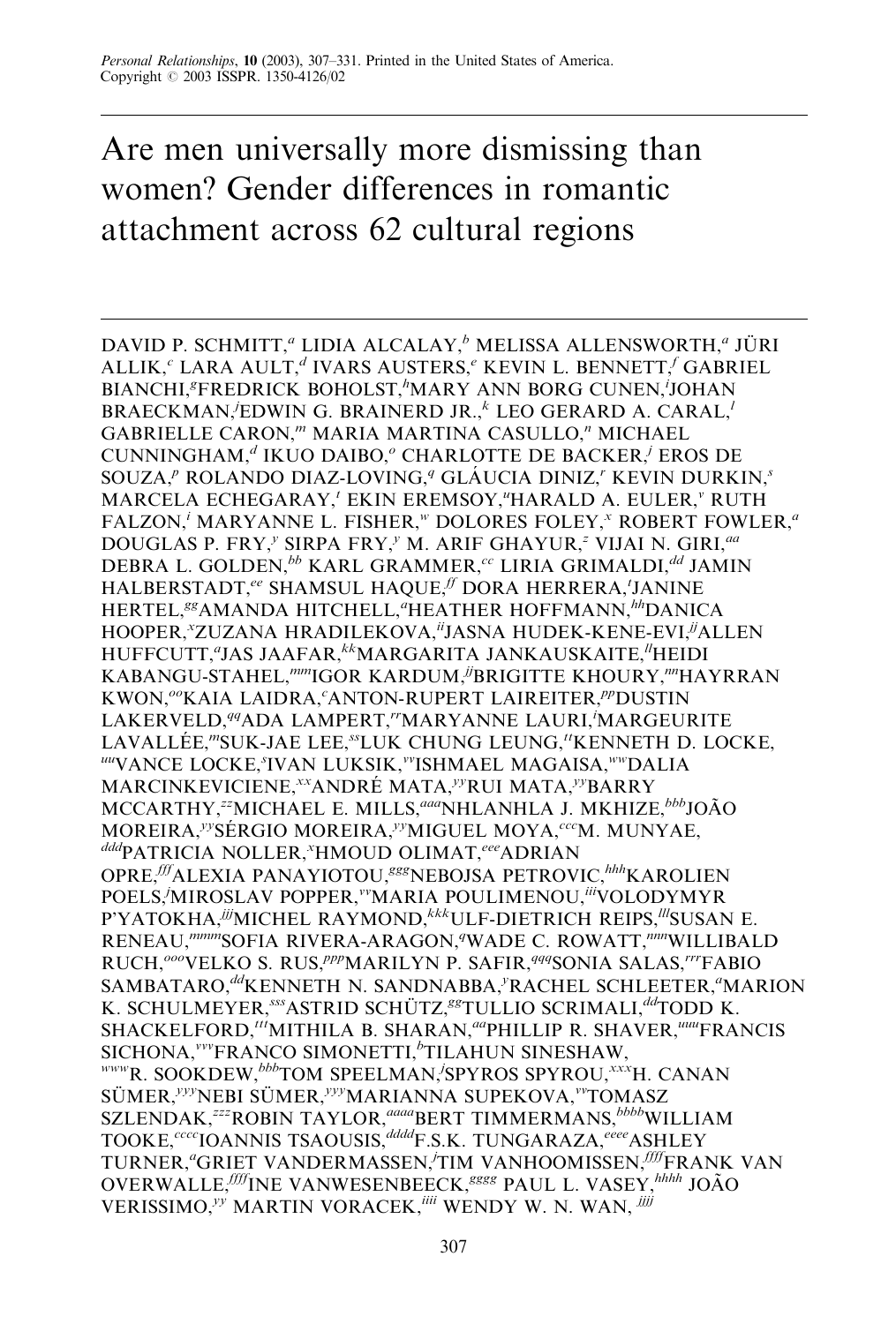# TA-WEI WANG, <sup>kkkk</sup>PETER WEISS,<sup>IIII</sup>ANDIK WIJAYA,"""""LIESBETH WOERTMAN,<sup>mnnn</sup>GAHYUN YOUN,<sup>oooo</sup>AGATA ZUPANÈIÈ,<sup>ppp</sup>

<sup>a</sup> Bradley University, USA; <sup>b</sup> Pontificia Universidad Católica de Chile, Chile; <sup>c</sup> University of Tartu, Estonia; <sup>d</sup>University of Louisville, USA; <sup>e</sup>University of Latvia, Latvia; <sup>f</sup>University of New Mexico, USA; <sup>g</sup>Slovak Academy of Sciences, Slovak Republic; <sup>h</sup>University of San Carlos, Philippines; <sup>i</sup>University of Malta, Malta; <sup>j</sup>Ghent University, Belgium; <sup>k</sup>Clemson University, USA; <sup>1</sup>University of San Carlos, Philippines; <sup>m</sup>Universite of Laval, Canada;<br><sup>n</sup>University of Buenos Aires, Argentina; <sup>o</sup>Oseka University, Japan; <sup>p</sup>Illineis State Univers University of Buenos Aires, Argentina; <sup>o</sup>Osaka University, Japan; <sup>p</sup>Illinois State University, USA; <sup>q</sup>National Autonomous University of Mexico, Mexico; <sup>r</sup>University of Brasilia, Brazil;<br><sup>8</sup>The University of Western Australia, Australia: <sup>†</sup>University of Lima, Beru: <sup>u</sup> Bogaziei The University of Western Australia, Australia; <sup>t</sup>University of Lima, Peru; <sup>u</sup>Bogaziçi Universitesi, Turkey; "University of Kassel, Germany; "York University, Canada;<br>"University of Queensland, Australia: "Åbo, Akadami University, Finland; "Al, Akl University of Queensland, Australia;  $\chi^2$  Åbo Akademi University, Finland; <sup>z</sup> Al-Akhawayn University, Morocco;  $\alpha$ <sup>aa</sup>Indian Institute of Technology, Kharagpur, India;  $^{bb}$ University of Hawaii-Manoa, USA;  $^{cc}$ Ludwig-Boltzmann-Institute for Urban Ethology, Austria; <sup>dd</sup>University of Catania, Italy; <sup>ee</sup>University of Otago, New Zealand; <sup>ff</sup>University of Dakah,<br>Bangladesh; <sup>gg</sup>Technische Universität Chemnitz, Germany; <sup>hh</sup>Knox College, USA; iiComenius University, Slovak Republic; <sup>jj</sup>University of Rijeka, Croatia; <sup>kk</sup>University of Malaya, Malaysia; <sup>il</sup>Vilnius University, Lithuania; <sup>mm</sup>Centre d'Enseignement les Gazelles, Democratic Republic of the Congo;  $^{nn}$ American University of Beirut, Lebanon;  $^{oo}Kw$ angju Health College, Republic of Korea;  $P<sup>p</sup>$ Institute of Psychology, University of Salzburg, Austria; <sup>qq</sup>University of Utrecht, Netherlands; <sup>rr</sup>The Ruppin Institute, Israel; <sup>ss</sup>National Computerization Agency, Rep. of Korea; <sup>tt</sup>City University of Hong Kong, Hong Kong; university of university of  $u$ <sup>2</sup> University of  $u$ <sup>2</sup> University of Zimbabwe, Zimbabwe;  $^{xx}$ Vilnius Univeristy, Lithuania;  $^{yy}$ University of Lisbon, Portugal;  $^{zz}$ University of Central Lancashire, England;  $^{aaa}$ Loyola Marymount University, USA; <sup>bbb</sup>University of Natal, South Africa; <sup>ccc</sup>University of Granada, Spain; <sup>ddd</sup>University of Botswana, Botswana; <sup>eee</sup>University of Jordan, Jordan; <sup>fff</sup> Babes Bolyai University, Romania; <sup>888</sup>University of Cyprus, Cyprus; hhh University of Belgrade, Serbia; iiiKPMG Kyriacou Counsultants SA, Greece;  $^{jj}$ Volyn Regional Hospital, Ukraine; <sup>kkk</sup>Université de Montpellier II, France; <sup>III</sup> Universität Zürich, Switzerland; <sup>mmm</sup>University of Alabama, USA; <sup>nnn</sup>Baylor University, USA;  $^{000}$ Queens University Belfast, Northern Ireland; <sup>ppp</sup>Univeristy of<br>Ljubljana, Slovenia; <sup>qqq</sup>University of Haifa, Israel; <sup>rrr</sup>Universidad de La Serena, Chile; <sup>555</sup>Universidad Privada de Santa Cruz de la Sierra, Bolivia; <sup>ttt</sup>Florida Atlantic University, USA;  $u_{\mu}$ University of California-Davis, USA;  $v_{\mu}$ University of Dar es Salaam, Tanzania;  $v_{\mu}$ www.Ramapo College of New Jersey, USA;  $x_{\mu}$ Cyprus College, Cyprus;  $v_{\mu}$ Middle East Technical University, Turkey; <sup>zzz</sup>Nicholas Copernicus University, Poland; <sup>aaaa</sup>University of the South Pacific, Fiji;  $^{bbb}V$ rije Universiteit, Belgium;  $^{cccc}SUNY$ -Plattsburgh, USA;  $\frac{d}{d}$ University of the Aegean, Greece;  $\frac{eee}{dt}$ University of Dar es Salaam, Tanzania;  $\frac{f}{d}$ Vrije Universiteit Brussel, Belgium; <sup>gggg</sup>Netherlands Inst. of Social Sexological Research, Netherlands;<sup>hhhh</sup>University of Lethbridge, Canada; <sup>iiii</sup>University of Vienna Medical School,

Correspondence should be sent to David P. Schmitt, Department of Psychology, Bradley University, Peoria, IL 61625; e-mail: dps@bradley.edu.

Austria;  $^{jjjj}$ University of Hong Kong, Hong Kong; <sup>kkkk</sup>National Changhua University of Education, Taiwan; <sup>IIII</sup>Charles University, Czech Republic; mmmmCouple Clinic Indonesia, Surabaya, Indonesia; nnnn Utrecht University, Netherlands; <sup>oooo</sup>Chonnam National University, Republic of Korea

The authors thank Susan Sprecher (USA), Del Paulhus (Canada), Glenn D. Wilson (England), Qazi Rahman (England), Alois Angleitner (Germany), Angelika Hofhansl (Austria), Tamio Imagawa (Japan), Minoru Wada (Japan), Junichi Taniguchi (Japan), and Yuji Kanemasa (Japan) for helping with data collection and contributing significantly to the samples used in this study.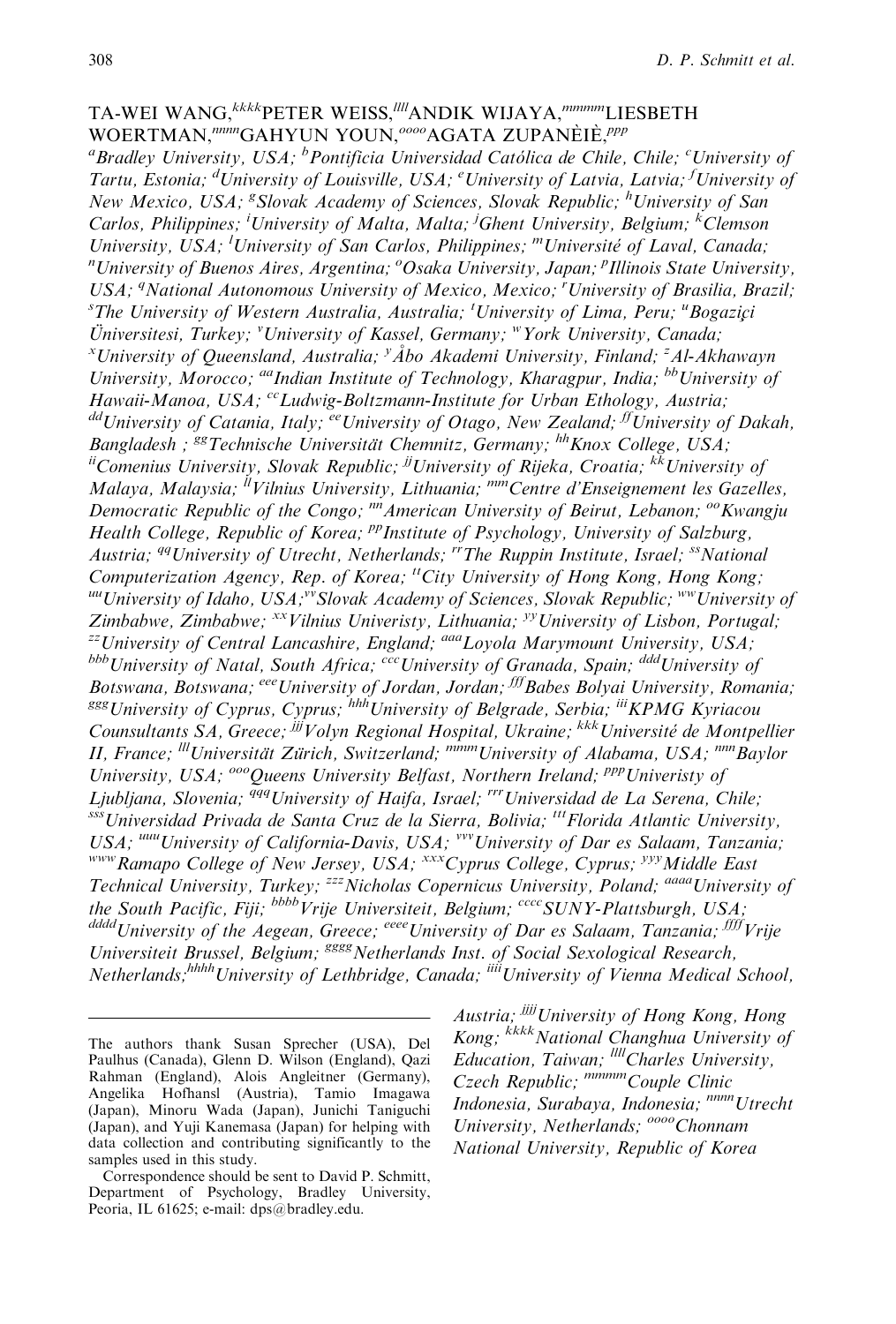#### Abstract

Gender differences in the dismissing form of adult romantic attachment were investigated as part of the International Sexuality Description Project—a survey study of 17,804 people from 62 cultural regions. Contrary to research findings previously reported in Western cultures, we found that men were not significantly more dismissing than women across all cultural regions. Gender differences in dismissing romantic attachment were evident in most cultures, but were typically only small to moderate in magnitude. Looking across cultures, the degree of gender differentiation in dismissing romantic attachment was predictably associated with sociocultural indicators. Generally, these associations supported evolutionary theories of romantic attachment, with smaller gender differences evident in cultures with high-stress and high-fertility reproductive environments. Social role theories of human sexuality received less support in that more progressive sex-role ideologies and national gender equity indexes were not cross-culturally linked as expected to smaller gender differences in dismissing romantic attachment.

In this article, we report findings from the International Sexuality Description Project (ISDP), a research collaboration involving more than 100 social, behavioral, and biological scientists from 62 cultural regions representing 56 separate nations. The focus of this article is on adult romantic attachment, specifically gender differences in the ''dismissing'' form of adult romantic attachment. Dismissing romantic attachment orientations are indicated by an avoidance of close personal relationships and the tendency to prevent romantic disappointment by maintaining a sense of relational independence and emotional distance (Bartholomew, 1990; Bartholomew & Horowitz, 1991). It is a common stereotype in Western culture that men are more emotionally distant and dismissing than women (Bem, 1993), and empirical studies have tended to substantiate this socioemotional portrayal of men, especially in the context of romantic relationships (e.g., Scharfe & Bartholomew, 1994). In the current study, we critically evaluated whether men are universally more dismissing than women by testing for gender differences in dismissing romantic attachment across a wide spectrum of cultural regions. We also explored possible sociocultural moderators of gender differences in dismissing attachment, and addressed how well social role and evolutionary psychological theories of human sexuality explained genderdifferentiated patterns of dismissing romantic attachment across cultures.

#### Attachment theory and romantic relationships

According to Bowlby's (1969/1982) ethological theory of attachment, humans possess a behavioral-motivational system that emerges in infancy and is designed to protect children as they pass through several phases of development. It is generally assumed that successful navigation through the universal stages of attachment provides children with a secure emotional base from which they can competently lead the rest of their relational lives (Bowlby, 1988). Beginning with the work of Ainsworth and her colleagues (Ainsworth, Blehar, Waters, & Wall, 1978), developmental psychologists have consistently found that supportive caregiving environments provide children with the healthiest and most secure attachment experiences, whereas insensitive and inconsistent caregiving lead to insecure attachment styles and unhealthy interpersonal functioning (Dozier, Stovall, & Albus, 1999; Greenberg, 1999). Evidence also suggests that these early attachment styles affect our ability to relate to others in close personal relationships well into adulthood (Simpson & Rholes, 1998; Waters, Merrick, Treboux, Crowell, & Albertstein, 2000). For example, attachment styles both secure and insecure—seem to have an enduring influence on parent-child relations (George & Solomon, 1999; Rholes, Simpson, & Blakely, 1995), peer relationships and friendships (Allen & Land, 1999; Feeney, Noller, & Patty, 1993), teacher-student dynamics (Sroufe, 1983), therapeutic interactions (Slade, 1999), and even the way people form close relationships with God (Kirkpatrick, 1999).

In the mid-1980s, researchers began to investigate how attachment styles and orientations might apply to people's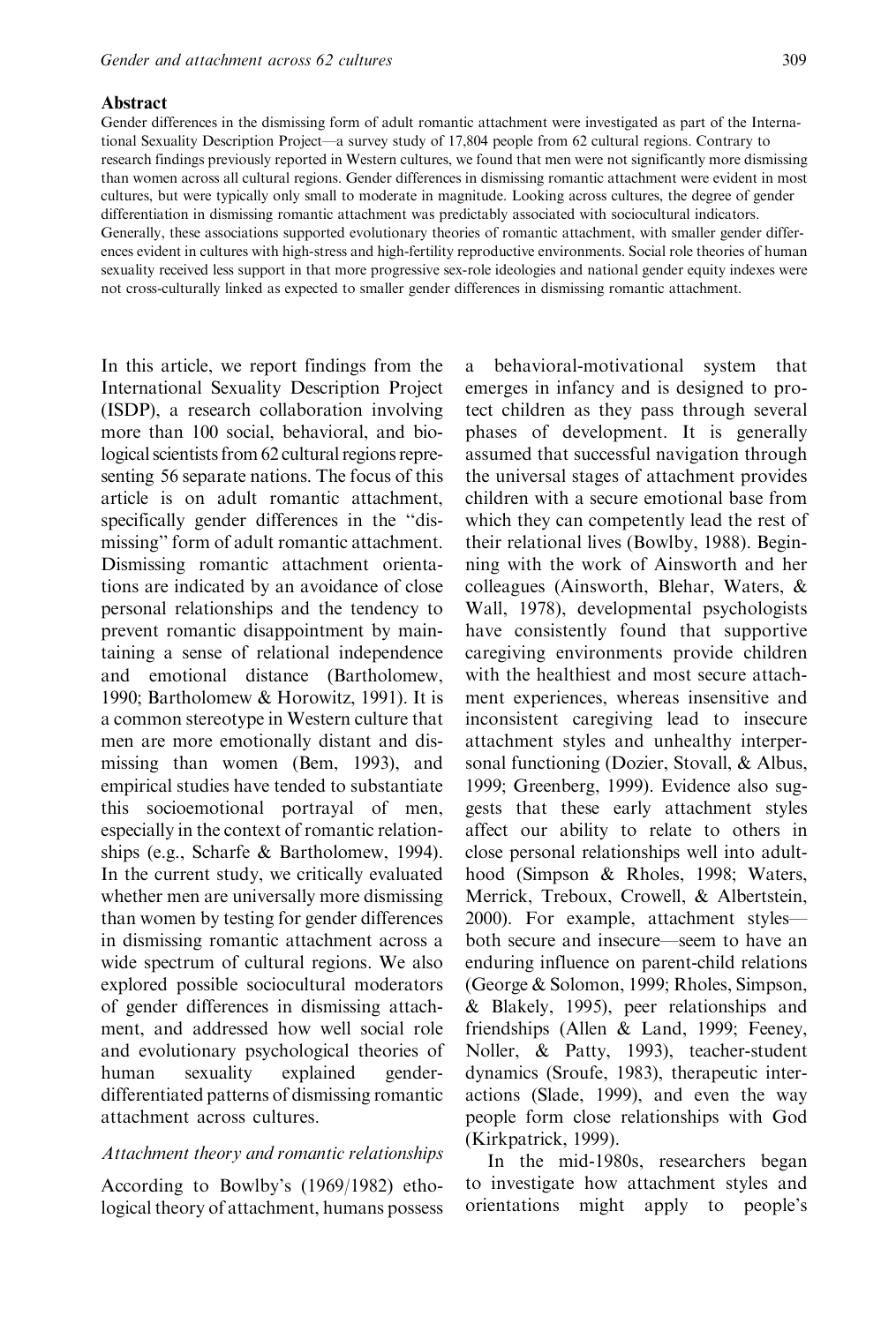310 D. P. Schmitt et al.

cognitive-emotional attitudes toward romantic love and sexual relationships (Hazan & Shaver, 1987). Over the past decade and a half, a growing body of evidence has shown that attachment orientations deeply influence the way people think and feel about their romantic relationships (Collins & Read, 1994; Feeney & Noller, 1996; Klohnen & John, 1998). Variation in adult attachment orientation has been linked to patterns of romantic relationship conflict and stress (Rholes, Simpson, & Stevens, 1998; Simpson, 1990) and romantic satisfaction and harmony (Brennan & Shaver, 1995; Collins & Read, 1990), as well as the temporal duration of romantic relationships (Kirkpatrick, 1998; Simpson, 1999). In general, people with secure attachment styles tend to experience less conflict, more satisfaction, greater stability, and longer duration in their romantic relationships (Belsky, 1999; Kirkpatrick & Hazan, 1994). People with insecure attachment styles tend to experience more conflict, less satisfaction, lower stability, and shorter durations in their romantic relationships (Brennan & Shaver, 1995; Hazan & Zeifman, 1999).

# Gender differences in dismissing romantic attachment

According to the early studies of adult romantic attachment (e.g., Hazan & Shaver, 1987), no gender differences were thought to exist in romantic attachment styles. Men and women were equally likely to be secure or insecure, a finding in line with the lack of observed gender differences in childhood attachment (Ainsworth et al., 1978). However, subsequent research using more continuous measures of adult romantic attachment and employing the four-category model of attachment (Bartholomew & Horowitz, 1991) found men to be significantly more dismissing in romantic attachment orientation than women (Brennan, Clark, & Shaver, 1998; Scharfe & Bartholomew, 1994). In a review by Kirkpatrick (1998), gender differences in dismissing attachment were documented across numerous unpublished studies as well. Generally, the dismissing

form of insecure romantic attachment is associated with an avoidance of interpersonal closeness, a discomfort with emotional disclosure, and a desire for relational independence (Bartholomew, 1990).

The finding of gender differences in dismissing romantic attachment seems to fit with common beliefs about social and emotional differences between the sexes, with men usually seen as less emotional, less nurturing, and less willing to connect with others (Bem, 1974, 1993; Spence & Helmreich, 1978). Men's greater dismissiveness is likewise consistent with self-report surveys of emotional distance and social restrictiveness. In a review of literature on gender and emotion, Brody and Hall (1993) concluded that men are much less likely than women to express emotions associated with affiliation and social bonding (see also Geary, 1998). Men are also less likely than women to seek emotional support when coping with stress (Tamres, Janicki, & Helgeson, 2002; Taylor et al., 2000). In a large meta-analysis of gender differences in personality traits (Feingold, 1994), men were shown to be less nurturing, trusting, and gregarious than women—a trait profile closely aligned with the dismissing form of romantic attachment. Research on romantic couples has revealed that men report less comfort with emotional closeness in their relationships (Feeney, 1994), whereas women more often complain of men's lack of closeness (Buss, 1989a) and find more satisfying those men who show fewer indications of dismissing romantic attachment (Collins & Read, 1990; Kirkpatrick & Davis, 1994; Simpson, 1990). Even though within-sex variation in dismissing romantic attachment can be considerable (Bartholomew & Horowitz, 1991), several sources of evidence—social stereotypes, self-perception differences, coping responses, and romantic partner-reported reactions—all seem to converge on the notion that men, on average, are significantly more dismissing in romantic attachment orientation than women.

Still, it may be premature to conclude that human males, as a group, are universally more dismissing in romantic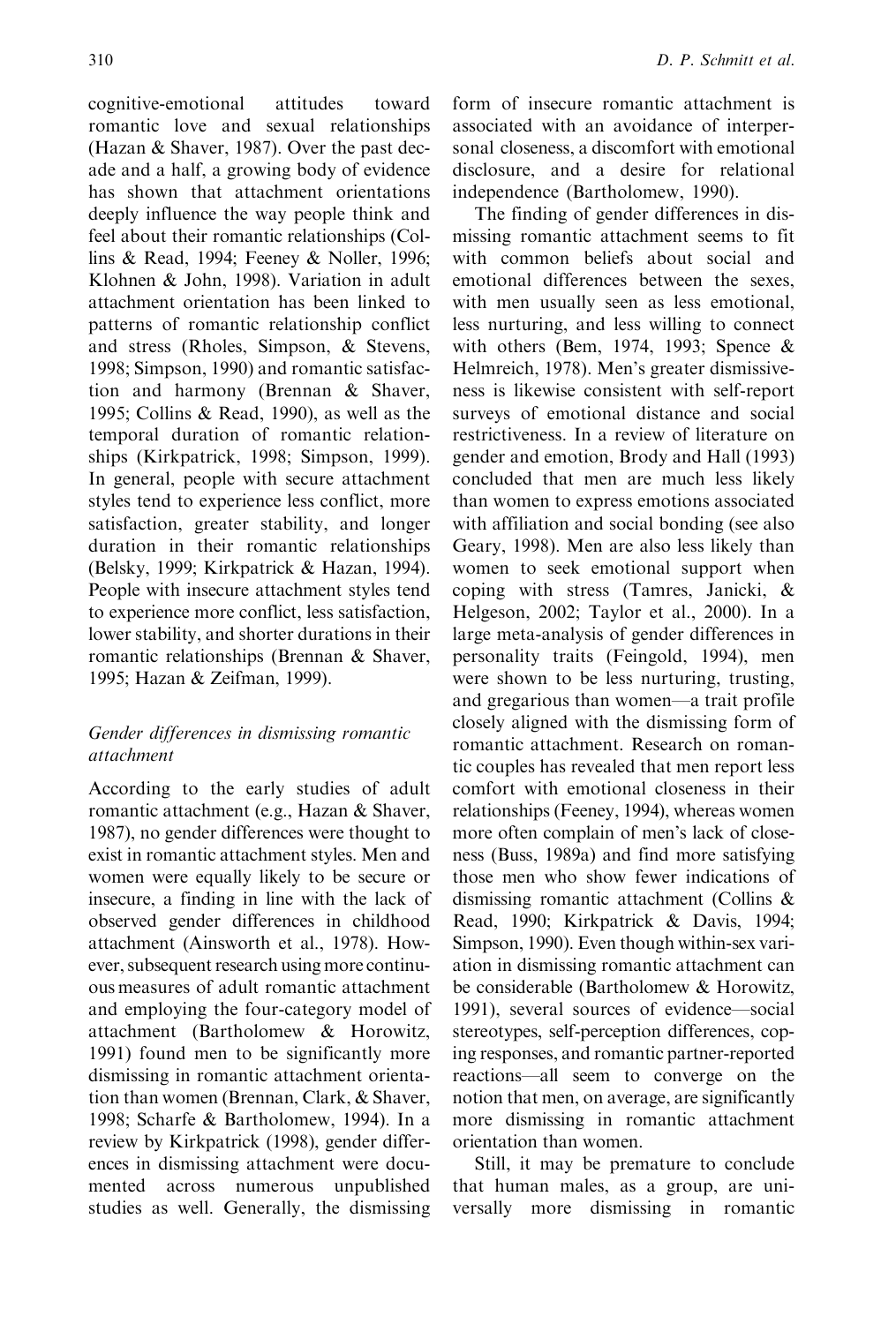attachment than human females. One reason for skepticism is that the preponderance of studies that have profiled men as the more dismissing gender have been conducted in Western cultures, limited primarily to North America, Western Europe, and Australasia (Brennan et al., 1998). Recently, a large cross-cultural study by Schmitt and more than 100 colleagues (Schmitt, Alcalay, Allensworth, Allik, Ault et al., in press) found that dismissing romantic attachment levels vary widely across non-Western cultures. Cultures from South America, Southern Europe, and East Asia displayed much lower levels of dismissing attachment than other parts of the world. Cultures from Africa, Oceania, and South/Southeast Asia tended to display heightened levels of dismissing romantic attachment (Schmitt et al., in press). This cross-cultural variability in romantic attachment seems to mirror the results from previous studies of parentchild attachment (Van IJzendoorn & Sagi, 1999). Furthermore, Costa, Terracciano, and McCrae (2001) have found that gender differences in many personality traits, including those linked to dismissiveness such as disagreeableness and introversion, are ''most marked among European and American cultures and most attenuated among African and Asian cultures'' (p. 327). With substantive variation in dismissing romantic attachment across non-Western cultures, and with inconsistent gender differences in traits linked to dismissing attachment, it remains unclear whether gender differences in dismissing romantic attachment fully generalize to all cultural regions of the world. On the other hand, there are compelling theoretical reasons to expect pancultural gender differences in dismissing romantic attachment.

## Evolutionary psychology and gender differences across cultures

Many evolutionary psychological theories of romantic attachment would predict that gender differences in dismissing romantic attachment should generalize across most cultures. For example, Kirkpatrick (1998) has suggested that the psychology of dismissing romantic attachment is conceptually similar to the psychology of shortterm mating, perhaps even synonymous with it (see also Belsky, 1999; Simpson, 1999). Adults who report higher levels of dismissing romantic attachment tend to have more accepting attitudes toward casual sex, and engage in more promiscuous and indiscriminate sex, than people with more secure attachment styles (Bogaert & Sadava, 2002; Brennan & Shaver, 1995; Feeney, Noller, & Patty, 1993; Schmitt, 2003a; Stephan & Bachman, 1999). In a recent cross-cultural study involving more than 50 nations, Schmitt (2003b) documented that short-term mating tendencies are linked with higher levels of dismissing attachment, more so than with any other form of romantic attachment. When combined with the evolutionary premise that men are designed to follow short-term mating strategies and desire indiscriminate sex more than women are (Buss & Schmitt, 1993; Schmitt, 2003c; Symons, 1979), this would imply that men may be designed in some ways to exhibit more dismissing romantic attachment orientations than women. Evolutionary psychologists have also argued that men's natural dismissiveness serves an evolved function once they are in in romantic relationships, a function in which withholding emotions protects men against women's probes into male commitment and fidelity (Buss, 1994). Based on these evolutionary perspectives, men may be more dismissing in romantic attachment than women across most cultures because of the evolved design features of men's mating psychology.

It is important to note, however, that evolutionary psychology perspectives do not expect that all cultures should have precisely the same level of gender difference in dismissing romantic attachment, nor that gender differences must be large in magnitude across all cultures if the differences are due, in part, to evolved sexual differentiation. This is sometimes how evolutionary theories are portrayed but it is a distorted picture of the evolutionary perspective on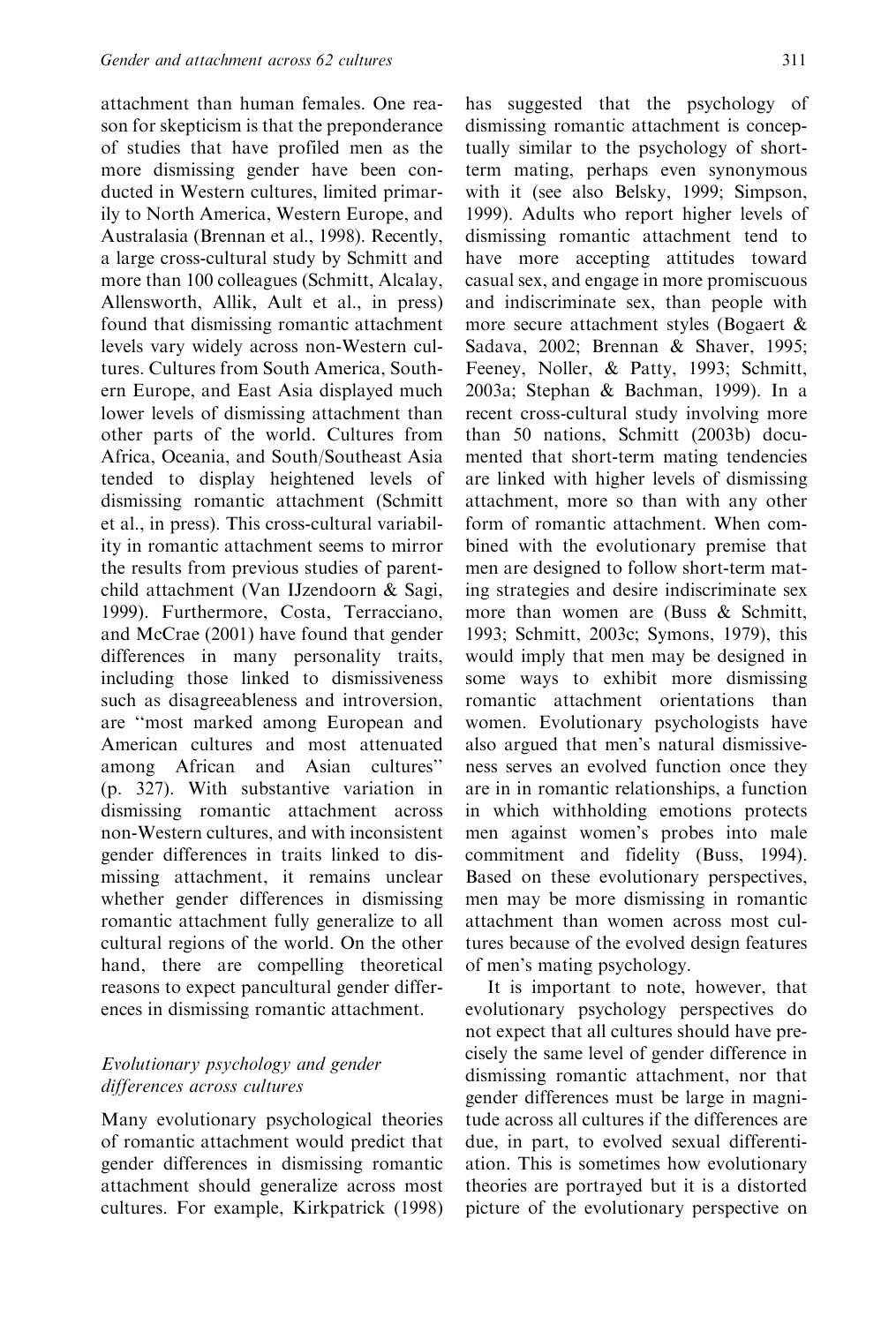sexual differentiation (Mealey, 2000). If a psychological gender difference does not always appear in every culture, or is somewhat diminished across some cultures, this is not prima facie evidence that the gender difference is largely unrelated to evolved biology (Cronk, 1999; Lonner, 1980). Instead, there are sometimes adaptive reasons why, even though men and women are biologically designed with a propensity to differ in certain ways, they sometimes fail to display the exact same amount of difference across all cultures. For example, evolved gender differences may require certain developmental inputs that sometimes vary with local ecological conditions (Alexander, 1990; Low, 2000).

# Evolutionary psychology and gender differences in dismissing romantic attachment across cultures

An ecological condition that may have a special impact on gender differences in dismissing romantic attachment is the amount of stress in local reproductive environments. Some cultures possess high-stress reproductive environments (Chisholm, 1999; Keller, 1990). Cultures with high levels of pathogens and disease, for example, are thought to present high-stress reproductive environments because raising offspring in diseaseprone environments is often associated with higher childhood mortality (see Gangestad & Buss, 1993; Low, 1990). Indeed, mortality rate (or low life expectancy) itself is a strong indicator of environmental or ecological stress load. Reproductive environments with high fertility rates and scarce resources can also be considered stressful because human children, relative to other primate species, require heavy parental investment and raising multiple offspring makes it more difficult to invest the necessary amounts of care in each child (Eibl-Eibesfeldt, 1989; Harvey & Clutton-Brock, 1985; Trivers, 1972).

According to Belsky, Steinberg, and Draper (1991), when reproductive environments are particularly stressful women may be designed to shift away from their

primary long-term mating strategy with its accompanying low levels of dismissing romantic attachment (Belsky, 1999; Kirkpatrick, 1998), and instead develop a more short-term mating strategy with higher levels of dismissing attachment (see also Chisholm, 1996). In women, this adaptive shift to a dismissing/short-term strategy may be based in part on several factors: on early reproduction that allows their family members to help raise offspring (Burton, 1990; Lancaster, 1989), on mating with multiple men in order to garner resources or protection from more than one putative father (Hrdy, 1981; Smuts, 1985), and on obtaining access via short-term mating to valuable men possessing ''good genes,'' genes that are better able to withstand the pathogens and developmental stressors of harsh environments (Gangestad, 2001; Gangestad & Simpson, 2000). Thus, women's dismissing romantic attachment levels may be culturally contingent, adaptively shifting in accord with the harsh physical environments (Belsky et al., 1991) and high fertility trends (Chisholm, 1996) of their local ecologies (see also Greiling & Buss, 2000).

Men may also be driven toward shortterm mating and dismissing attachment in high-stress reproductive environments, but the effect appears to be more pronounced in women (Draper & Harpending, 1982; Ellis, McFadyen-Ketchum, Dodge, Pettit, & Bates, 1999). Perhaps this is due to men having evolved to preferentially follow more of an unrestricted or short-term reproductive strategy (Kenrick, Sadalla, Groth, & Trost, 1990; Schmitt, 2002c; Simpson & Gangestad, 1991), at least when doing so is unlikely to have strong negative consequences on survival (Schmitt & Buss, 2001). Therefore, men's culturally contingent movement to short-term mating and dismissing romantic attachment in highstress reproductive environments may be less conspicuous or severe than women's shift.

This evolutionary perspective on romantic attachment leads to the following series of predictions concerning the magnitude of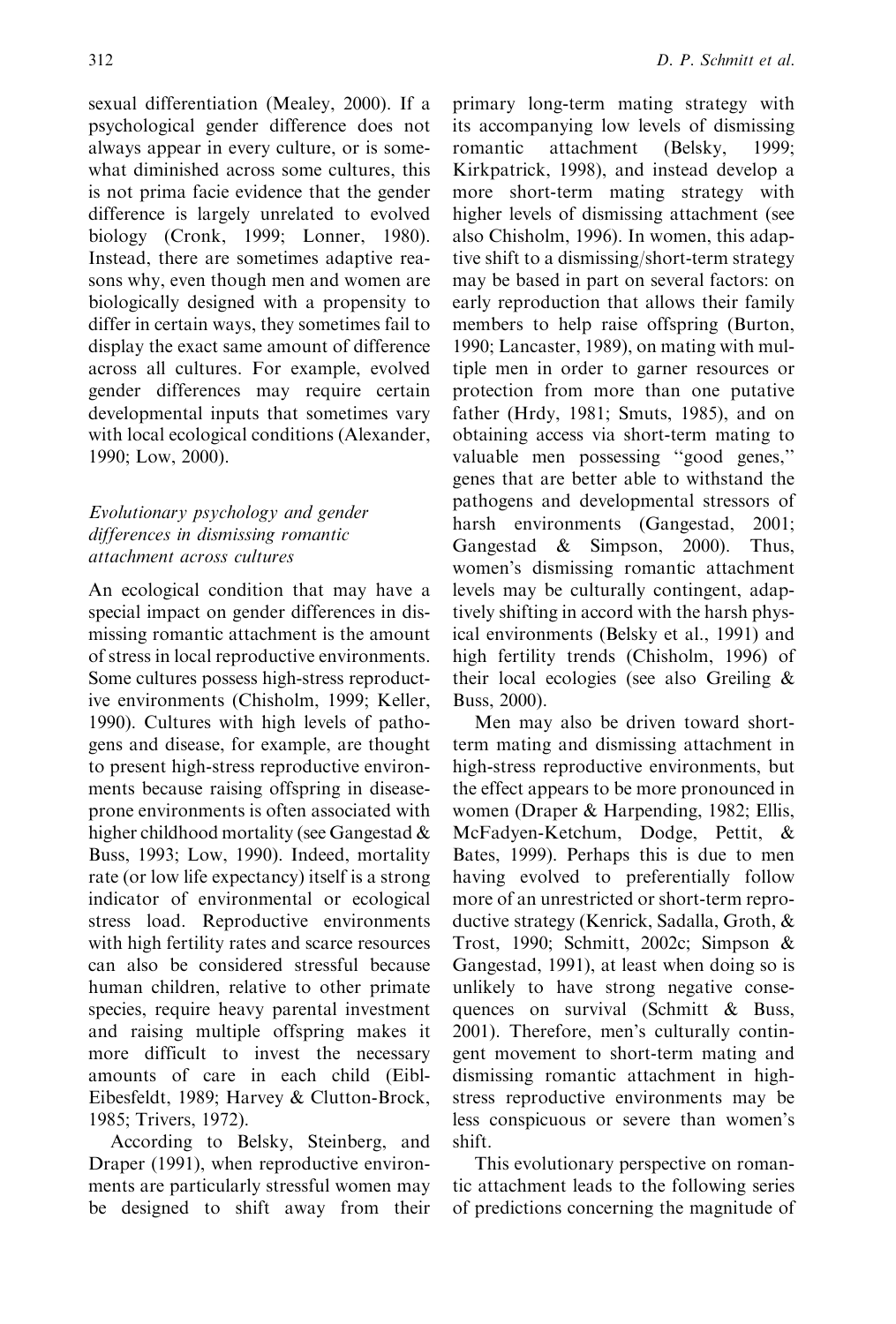gender differences in dismissing romantic attachment across cultures.

#### Evolutionary Hypothesis 1:

Gender differences in the dismissing form of romantic attachment should exist across most cultures.

This hypothesis is based on the presumption that men are generally more oriented toward short-term mating via indiscriminate sex than women are (Buss & Schmitt, 1993; Schmitt, Shackelford, Duntley, Tooke, & Buss, 2001), and dismissing romantic attachment in adults is indicative of short-term mating tendencies (Kirkpatrick, 1998; Simpson, 1999).

#### Evolutionary Hypothesis 2:

Gender differences in dismissing romantic attachment should be smaller in cultures with high-stress environments.

This hypothesis is based, in part, on the notion that reproductively stressful environments trigger women's tendency toward short-term mating (Belsky et al., 1991; Ellis et al., 1999), including the adaptive desire for briefly mating with men who possess ''good genes'' (Gangestad, 2001; Gangestad & Simpson, 2000). Because high levels of dismissing romantic attachment are indicative of short-term mating tendencies (Kirkpatrick, 1998; Simpson, 1999), and because men are typically more oriented toward short-term mating via indiscriminate sex than women are (Schmitt et al., 2001), women's levels of dismissing romantic attachment should become more similar to men's in cultures with high-stress environments.

#### Evolutionary Hypothesis 3:

Gender differences in dismissing romantic attachment should be smaller in cultures with higher fertility rates.

Higher fertility levels are associated with less emotional investment in children, a trend that is linked across cultures with the development of dismissing forms of attachment (Chisholm, 1996). High fertility levels are also associated with short-term mating tendencies (Keller, 1990). Because high levels of dismissing romantic attachment are indicative of short-term mating tendencies (Kirkpatrick, 1998; Simpson, 1999), and because men are typically more oriented toward short-term mating via indiscriminate sex than women are (Schmitt et al., 2001), women's levels of dismissing romantic attachment should become more similar to men's in cultures with higher fertility rates.

## Social role theory and variation in gender differences across cultures

Social role theories typically suggest that men and women may sometimes differ in manifest behavior, but not because they have innate sex-differentiated psychologies. Instead, when men and women appear to differ it is because they inhabit different social or gender roles and have received dissimilar socialization experiences throughout development (Eagly, 1987; Wood & Eagly, 2002). In this view, crosscultural gender differences in dismissing romantic attachment likely stem from men's pancultural socialization to be less comfortable with close emotional relationships than women, and conversely from women's universal socialization to be more nurturing and attendant to the emotions of others (Low, 1989; Munroe & Munroe, 1997; Quinn, 1977). Moreover, once these men and women have been socialized into discrete gender roles, cognitive expectations concerning gender differences in emotional closeness would tend to pervade the activities of men and women throughout social life (Bem, 1993; Wood, Christensen, Hebl, & Rothgerber, 1997). Of course, a proximate social role explanation such as this leaves open the question of why men and women would be socialized differently across all cultures to begin with.

Eagly and Wood (1999) presented a version of social role theory in which they provided an evolutionary rationale for why men and women are socialized differently across all cultures, and they did so while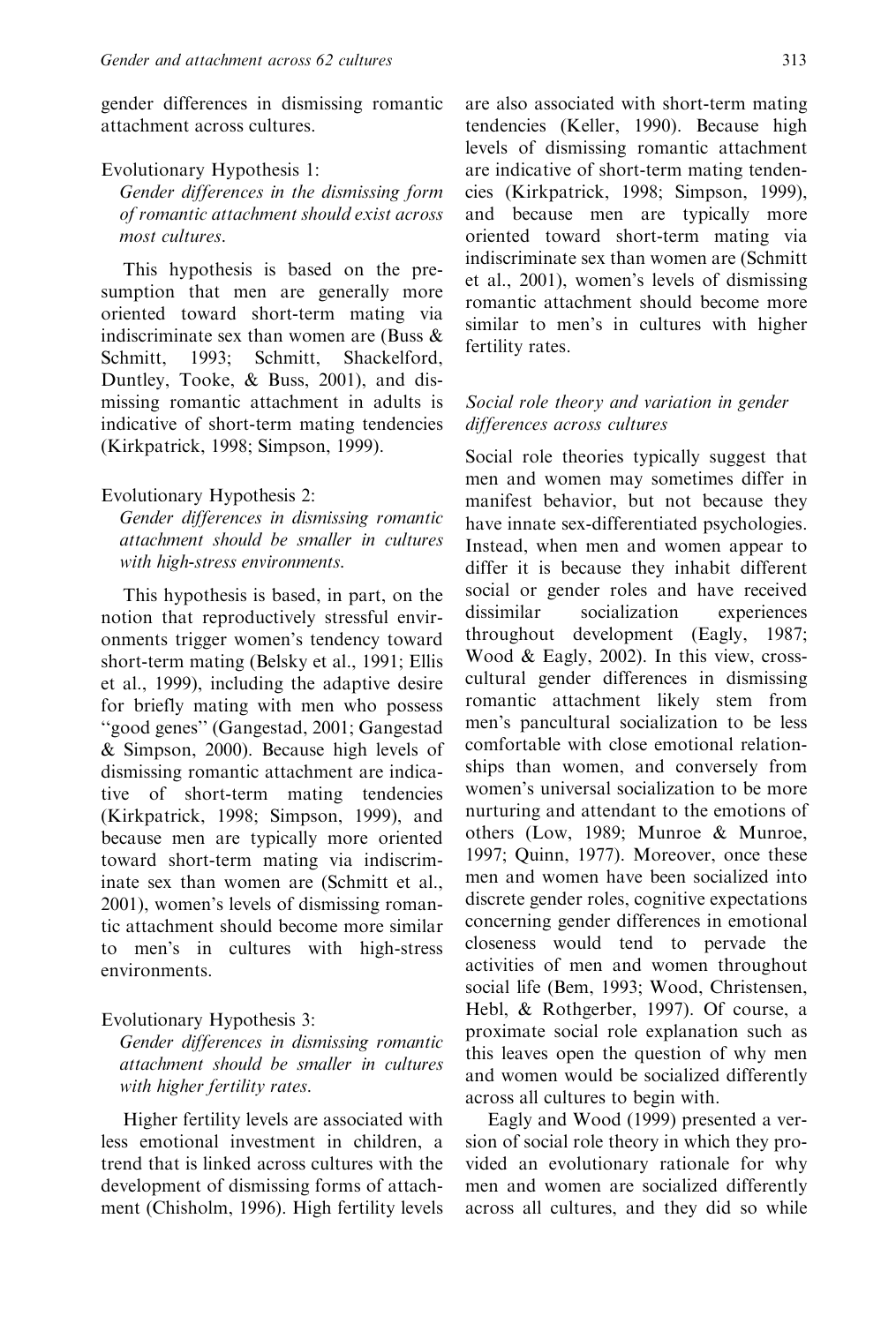maintaining an emphasis on socialization as the primary causal agent of gender differences in sexual behavior. Eagly and Wood reasoned that physical differences between men and women, and the accompanying division of labor that those differences necessitated throughout human evolution, led to a long and consistent history of men and women filling different social roles or structures. Once in those social structures, men and women are assumed to make rational decisions that ''maximize their outcomes within the constraints that societies establish for people of their sex'' (Eagly & Wood, 1999, p. 413). So, although biological differences between men and women initially create different social roles, it is the developmental experience of inhabiting different social roles and structures that directly causes most psychological gender differences. Importantly, the degree to which men and women are forced to inhabit bifurcated gender roles, and eventually develop some degree of psychological difference, is something that can presumably vary across cultures (Williams & Best, 1990).

Using this social structure approach, Eagly and Wood (1999) went on to argue that many of the gender differences previously portrayed by evolutionists as biological adaptations, such as women's universal preference for mating with partners that have good earning capacity (Buss, 1989b), are instead the result of historical and environmental factors that contribute to gender-differentiated social roles and socialization across cultures. As evidence in favor of this position, Eagly and Wood noted that in cultures where women have more access to political and economic power, gender differences in desires for mating partners with resources are smaller (see also Kasser & Sharma, 1999). Thus, women's pancultural desire for potential mates with resources can be seen as the reasoned consequence of inhabiting resource-depleted social structures, not a biological adaptation residing within women's evolved mating psychology (Wood & Eagly, 2002).

# Social role theory and gender differences in dismissing romantic attachment across cultures

From this social structure perspective, gender differences in dismissing romantic attachment and emotional closeness may also result from biologically generated social role differences, especially the different family roles that men and women naturally inhabit. Of crucial importance is the social structure of women more often being assigned the task of child rearing. ''The assignment of the majority of child rearing to women encourages nurturant behaviors that facilitate care for children and other individuals. The importance of close relationships to women's nurturing role favors the acquisition of superior interpersonal skills and the ability to communicate nonverbally'' (Eagly & Wood, 1999, p. 413). In most cultures, young girls are usually channeled into nurturing social roles and are socialized to be sensitive to the emotions of others, including their young children (Munroe & Munroe, 1997; Pasternak, Ember, & Ember, 1997; Quinn, 1977). Women's gender roles and socialization experiences, it could be argued, are what cause lower levels of dismissing romantic attachment in women. Differences in the social structures that men and women inhabit as adults, and in the expectations of greater female nurturance in most cultures, may help to reinforce these universal gender differences in emotional sensitivity and dismissiveness (see also Hofstede, 1998).

An important implication of this social structural perspective is that in cultures where women are more severely restricted to childrearing (i.e., cultures with ''traditional'' sex-role ideologies; see Williams & Best, 1990), gender differences in dismissing attachment should be larger because men and women have been forcibly channeled down separate social roles, with women experiencing more nurturing-based roles and social expectations. Within cultures that possess more ''modern'' or ''progressive'' sex-role ideologies, however, women are allowed to explore a wider array of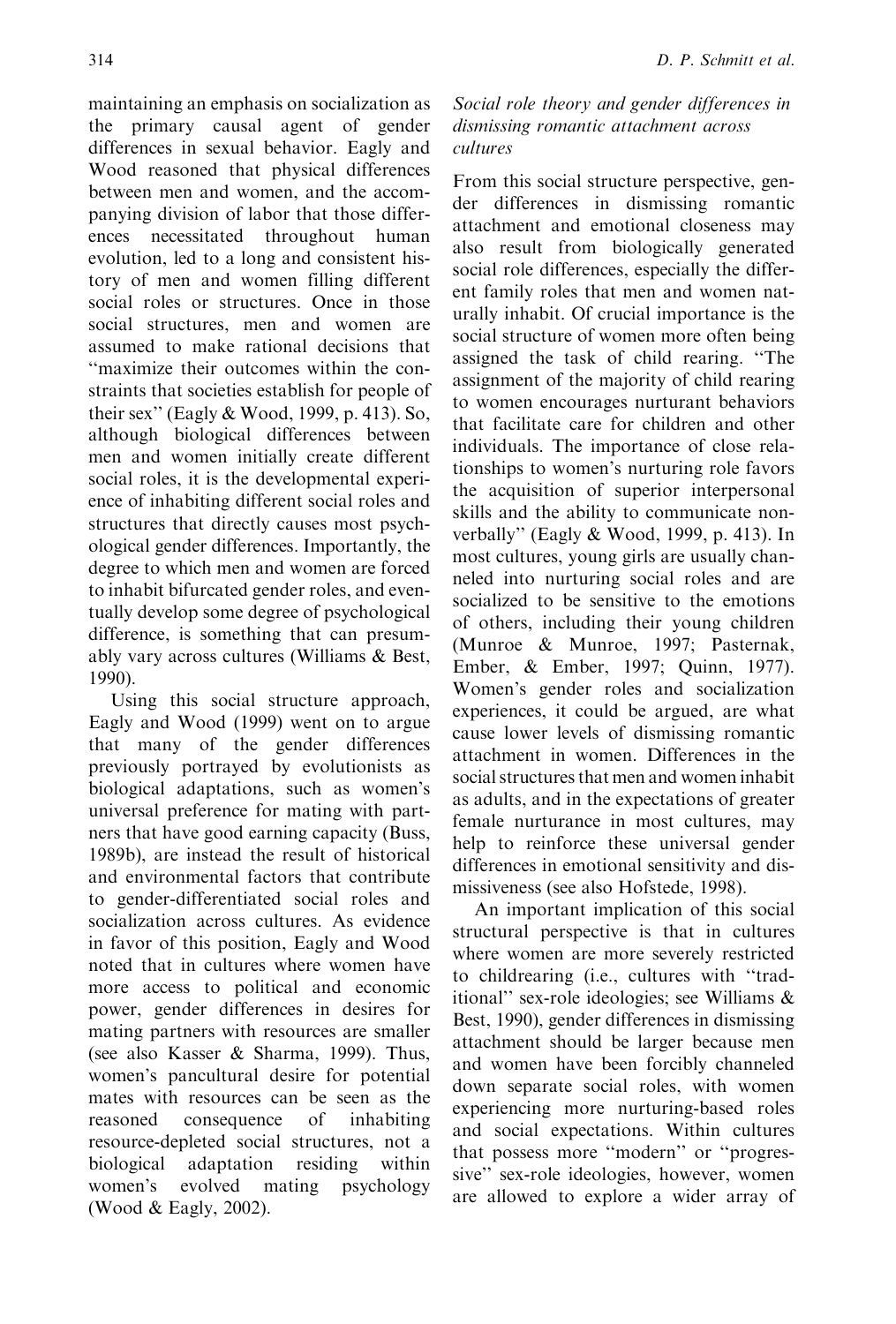social roles, including those that may involve less nurturing and the development of more dismissing attachment orientations. Indeed, both men and women enjoy less burdensome and gender-constraining social structures in cultures with modern sex-role ideologies. Consequently, gender differences in dismissing romantic attachment should be smaller, or perhaps even absent, in cultures where either gender can take on the role of family nurturer, ''when men and women occupy the same specific social role, sex differences would tend to erode'' (Eagly & Wood, 1999, p. 413).

This social role perspective on romantic attachment leads to the following series of predictions concerning the magnitude of gender differences in dismissing romantic attachment across cultures.

#### Social Role Hypothesis 1:

Gender differences in the dismissing form of romantic attachment should exist across most cultures.

Gender differences should reliably emerge because physical differences between men and women have historically left women in the social role of childcare provider across most, if not all, human cultures (Eagly & Wood, 1999; Quinn, 1977). Gender differences in dismissing romantic attachment, therefore, are an expected consequence of women having universally inhabited the social role of nurturer.

## Social Role Hypothesis 2:

Gender differences in dismissing romantic attachment should be smaller in cultures with modern or progressive sex-roles ideologies.

This hypothesis is based on the idea that when women are neither expected nor forced to reside solely in the role of nurturer, men's and women's psychologies should become more similar (Eagly & Wood, 1999). Thus, in cultures with more modern sex-role ideologies, men and women should be more similar in dismissing romantic attachment.

Social Role Hypothesis 3:

Gender differences in dismissing romantic attachment should be smaller in cultures where women have access to political and economic power.

Women's access to power across cultures is associated with smaller differences between men's and women's sexual psychology (Eagly & Wood, 1999; Kasser & Sharma, 1999; Wood & Eagly, 2002). Thus, in cultures with more political-economic gender equality, men and women should be more similar in dismissing romantic attachment.

## Method

## Participants

The research reported in this paper is a result of the International Sexuality Description Project (ISDP). As shown in Table 1, the ISDP involved 10 geographically based world regions, each with a number of cultural regions: North America (which included 8 cultural regions), South America (5 regions), Western Europe (9 regions), Eastern Europe (11 regions), Southern Europe (6 regions), Middle East (4 regions), Africa (7 regions), Oceania (3 regions), South/Southeast Asia (5 regions), and East Asia (4 regions). Thus, participants represented 62 cultural regions in 56 countries of the world, located in 6 different continents and 13 islands. For some cultures (i.e., Australia, Austria, Canada-English, Chile, England, Germany, Israel, Malta, South Korea, Turkey, and the USA Midwest, South, and West regions) more than one sample was collected. It is important to acknowledge that in a few cases placement of cultures into world regions is open to debate. For example, Turkey could have been placed into several possible regional categories, including Southeastern Europe, Mediterranean, or Southwestern Asian regions.

Most sample groups  $(N = 52)$  were comprised of college students; some  $(N = 8)$ included college students plus general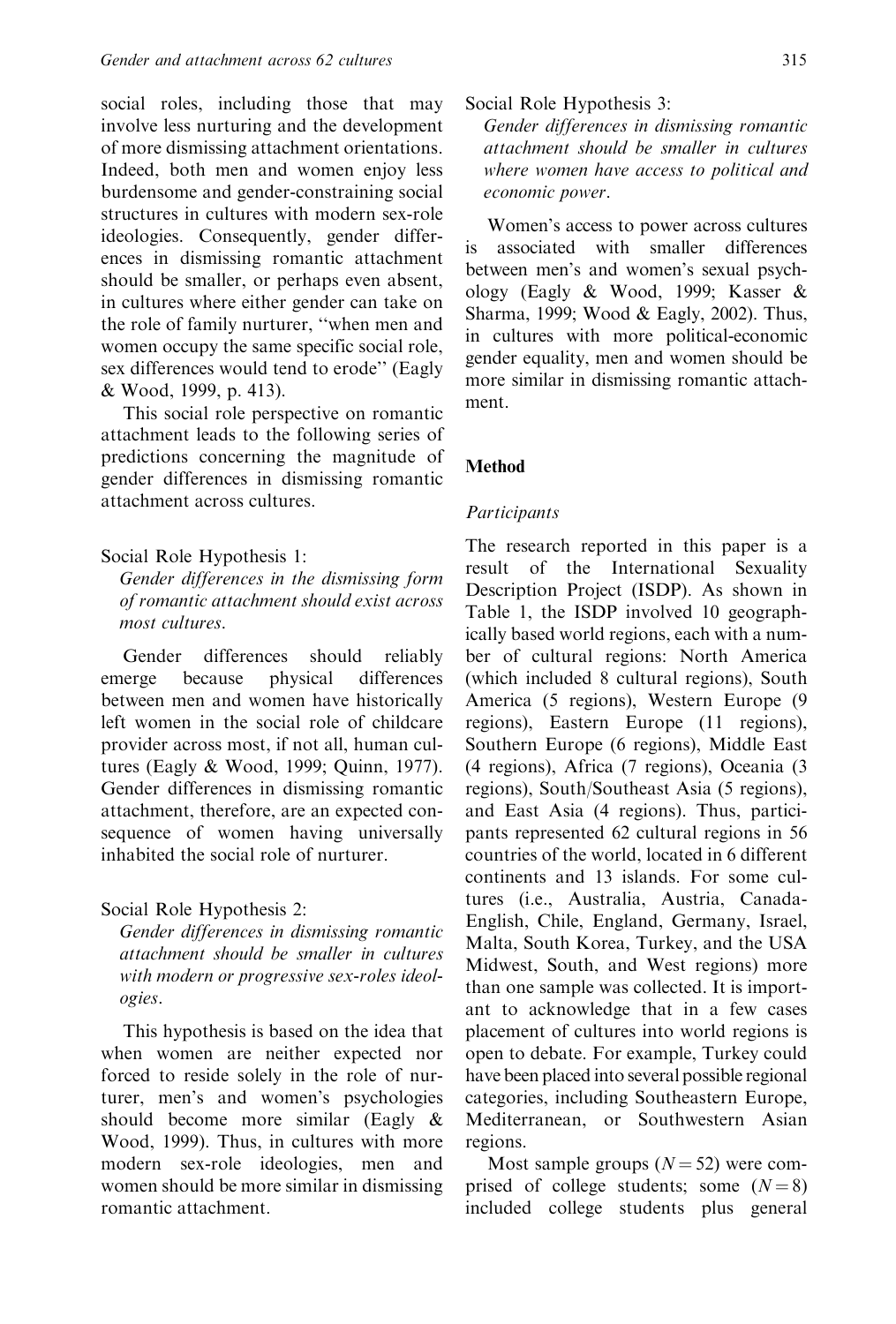|                                | Sample size      |                  | Dismissing attachment |           |                  |           | Sex difference   |                  |
|--------------------------------|------------------|------------------|-----------------------|-----------|------------------|-----------|------------------|------------------|
|                                | Men              | Women            |                       | Men       | Women            |           | Significance     | Magnitude        |
| Cultural regions               | $\boldsymbol{n}$ | $\boldsymbol{n}$ | $\boldsymbol{M}$      | $\cal SD$ | $\boldsymbol{M}$ | $\cal SD$ | $\boldsymbol{t}$ | $\boldsymbol{d}$ |
| North America                  |                  |                  |                       |           |                  |           |                  |                  |
| Canada                         |                  |                  |                       |           |                  |           |                  |                  |
| Canada-English                 | 313              | 553              | 4.22                  | 1.60      | 3.66             | 1.59      | 5.01***          | 0.35             |
| Canada-French                  | 60               | 113              | 3.59                  | 1.59      | 3.62             | 1.91      | $-0.11$          | $-0.02$          |
| United States of America (USA) |                  |                  |                       |           |                  |           |                  |                  |
| <b>USA-Northeast</b>           | 72               | 156              | 4.18                  | 1.61      | 3.78             | 1.78      | 1.65             | 0.23             |
| <b>USA-Midwest</b>             | 184              | 357              | 4.25                  | 1.60      | 3.97             | 1.68      | 1.84             | 0.17             |
| USA-South                      | 368              | 570              | 4.07                  | 1.68      | 3.76             | 1.74      | $2.68**$         | 0.18             |
| USA-West                       | 287              | 487              | 4.13                  | 1.67      | 3.69             | 1.71      | $3.46***$        | 0.26             |
| USA-Hawaii                     | 88               | 224              | 4.60                  | 1.45      | 3.80             | 1.72      | 3.88***          | 0.43             |
| Mexico <sup>a</sup>            | 106              | 109              | 4.31                  | 1.82      | 3.82             | 1.95      | 1.89             | 0.26             |
| South America                  |                  |                  |                       |           |                  |           |                  |                  |
| Peru                           | 106              | 100              | 3.95                  | 1.71      | 3.53             | 1.67      | 1.77             | 0.25             |
| Bolivia                        | 92               | 89               | 4.50                  | 1.67      | 4.17             | 1.82      | 0.73             | 0.19             |
| Chile                          | 100              | 212              | 3.57                  | 1.75      | 2.94             | 1.48      | 3.28***          | 0.39             |
| Argentina                      | 110              | 136              | 2.76                  | 1.79      | 2.21             | 1.60      | $2.54**$         | 0.32             |
| <b>Brazil</b>                  | 42               | 55               | 3.67                  | 1.72      | 3.20             | 1.56      | 1.40             | 0.29             |
| Western Europe                 |                  |                  |                       |           |                  |           |                  |                  |
| Finland <sup>a</sup>           | 24               | 90               | 3.35                  | 1.50      | 3.28             | 1.78      | 0.16             | 0.04             |
| <b>United Kingdom</b>          |                  |                  |                       |           |                  |           |                  |                  |
| UK-Northern Ireland            | 56               | 244              | 4.05                  | 1.57      | 3.36             | 1.64      | 2.88**           | 0.42             |
| UK-England <sup>b</sup>        | 82               | 101              | 4.00                  | 1.57      | 3.80             | 1.71      | 0.80             | 0.12             |
| <b>Netherlands</b>             | 115              | 126              | 3.75                  | 1.63      | 3.27             | 1.55      | $2.34*$          | 0.30             |
| Belgium (Flanders)             | 166              | 356              | 3.81                  | 1.73      | 3.45             | 1.73      | $2.18*$          | 0.20             |
| France                         | 55               | 56               | 4.10                  | 1.79      | 3.85             | 1.75      | 0.71             | 0.14             |
| Switzerland                    | 85               | 129              | 3.89                  | 1.71      | 3.24             | 1.67      | $2.73**$         | 0.37             |

Table 1. Men's and women's sample sizes and sex differences in dismissing romantic attachment across 62 cultural regions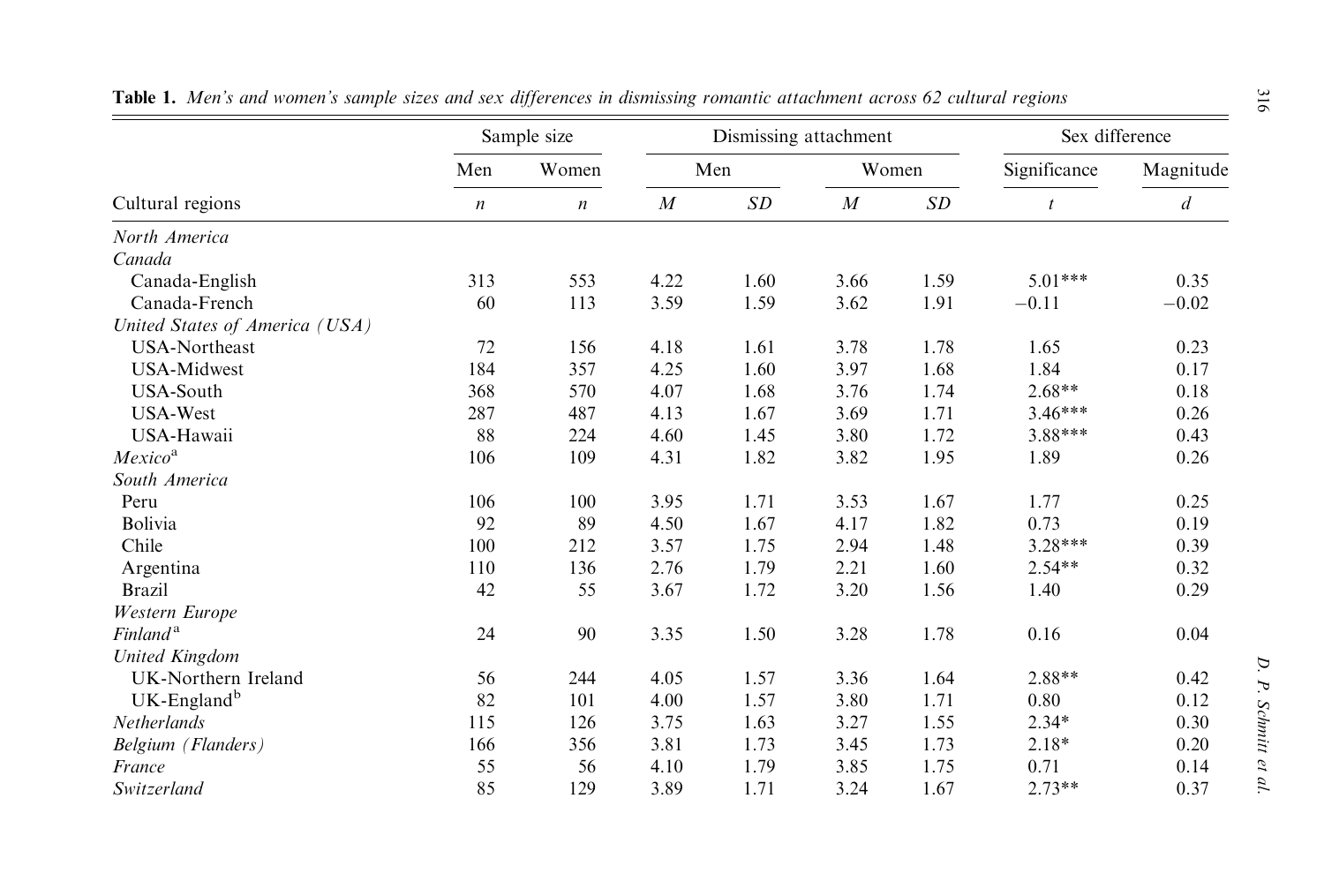#### Table 1. (continued)

| Germany <sup>b</sup>         | 294 | 496 | 3.81 | 1.73 | 3.24 | 1.77 | 4.41***  | 0.32    |
|------------------------------|-----|-----|------|------|------|------|----------|---------|
| Austria <sup>b</sup>         | 207 | 260 | 3.77 | 1.88 | 3.69 | 1.89 | 0.42     | 0.04    |
| Eastern Europe               |     |     |      |      |      |      |          |         |
| Estonia                      | 79  | 109 | 3.47 | 1.67 | 3.38 | 1.69 | 0.34     | 0.05    |
| Latvia                       | 90  | 103 | 4.13 | 1.74 | 3.36 | 1.82 | $3.00**$ | 0.43    |
| Lithuania                    | 47  | 47  | 3.64 | 1.67 | 3.66 | 1.82 | $-0.06$  | $-0.01$ |
| Poland                       | 309 | 537 | 3.50 | 1.93 | 3.17 | 1.85 | $2.42*$  | 0.17    |
| Czech Republic               | 106 | 129 | 3.10 | 1.62 | 2.61 | 1.59 | $2.35*$  | 0.31    |
| Slovakia                     | 84  | 100 | 3.58 | 1.67 | 2.92 | 1.74 | $2.60**$ | 0.38    |
| Ukraine <sup>b</sup>         | 100 | 100 | 4.39 | 1.88 | 4.84 | 1.49 | $-1.85$  | $-0.26$ |
| Romania                      | 123 | 128 | 4.24 | 1.84 | 4.15 | 2.06 | 0.38     | 0.05    |
| Serbia                       | 100 | 100 | 3.63 | 1.76 | 3.07 | 1.75 | $2.26*$  | 0.32    |
| Croatia                      | 113 | 109 | 3.59 | 1.82 | 3.39 | 1.73 | 0.87     | 0.12    |
| Slovenia                     | 73  | 109 | 3.63 | 1.63 | 3.07 | 1.40 | $2.47**$ | 0.37    |
| Southern Europe              |     |     |      |      |      |      |          |         |
| Portugal                     | 110 | 142 | 3.51 | 1.80 | 3.17 | 1.71 | 1.53     | 0.19    |
| Spain                        | 95  | 178 | 3.21 | 1.74 | 2.58 | 1.49 | $3.15**$ | 0.39    |
| Italy <sup>b</sup>           | 92  | 108 | 3.05 | 1.69 | 2.69 | 1.82 | 1.48     | 0.21    |
| Malta                        | 133 | 198 | 3.75 | 1.91 | 3.73 | 1.93 | 0.11     | 0.01    |
| Greece                       | 47  | 182 | 3.38 | 1.73 | 3.42 | 1.79 | $-0.12$  | $-0.02$ |
| Cyprus                       | 24  | 36  | 4.00 | 1.80 | 3.42 | 1.89 | 1.16     | 0.31    |
| Middle East                  |     |     |      |      |      |      |          |         |
| Turkey <sup>b</sup>          | 206 | 206 | 3.80 | 1.85 | 3.08 | 1.76 | 4.04***  | 0.39    |
| Lebanon                      | 124 | 139 | 4.07 | 1.86 | 3.91 | 1.76 | 0.68     | 0.09    |
| Israel                       | 180 | 214 | 3.66 | 1.64 | 3.31 | 1.66 | $2.10*$  | 0.21    |
| Jordan                       | 80  | 195 | 3.44 | 1.90 | 3.53 | 2.32 | $-0.32$  | $-0.04$ |
| Africa                       |     |     |      |      |      |      |          |         |
| Morocco                      | 93  | 89  | 4.27 | 2.01 | 4.03 | 2.26 | 0.75     | 0.11    |
| Ethiopia <sup>b</sup>        | 140 | 100 | 4.69 | 1.97 | 5.00 | 2.10 | $-1.14$  | $-0.15$ |
| Tanzania, United Republic of | 93  | 43  | 3.30 | 2.05 | 3.78 | 2.38 | $-1.19$  | $-0.22$ |

317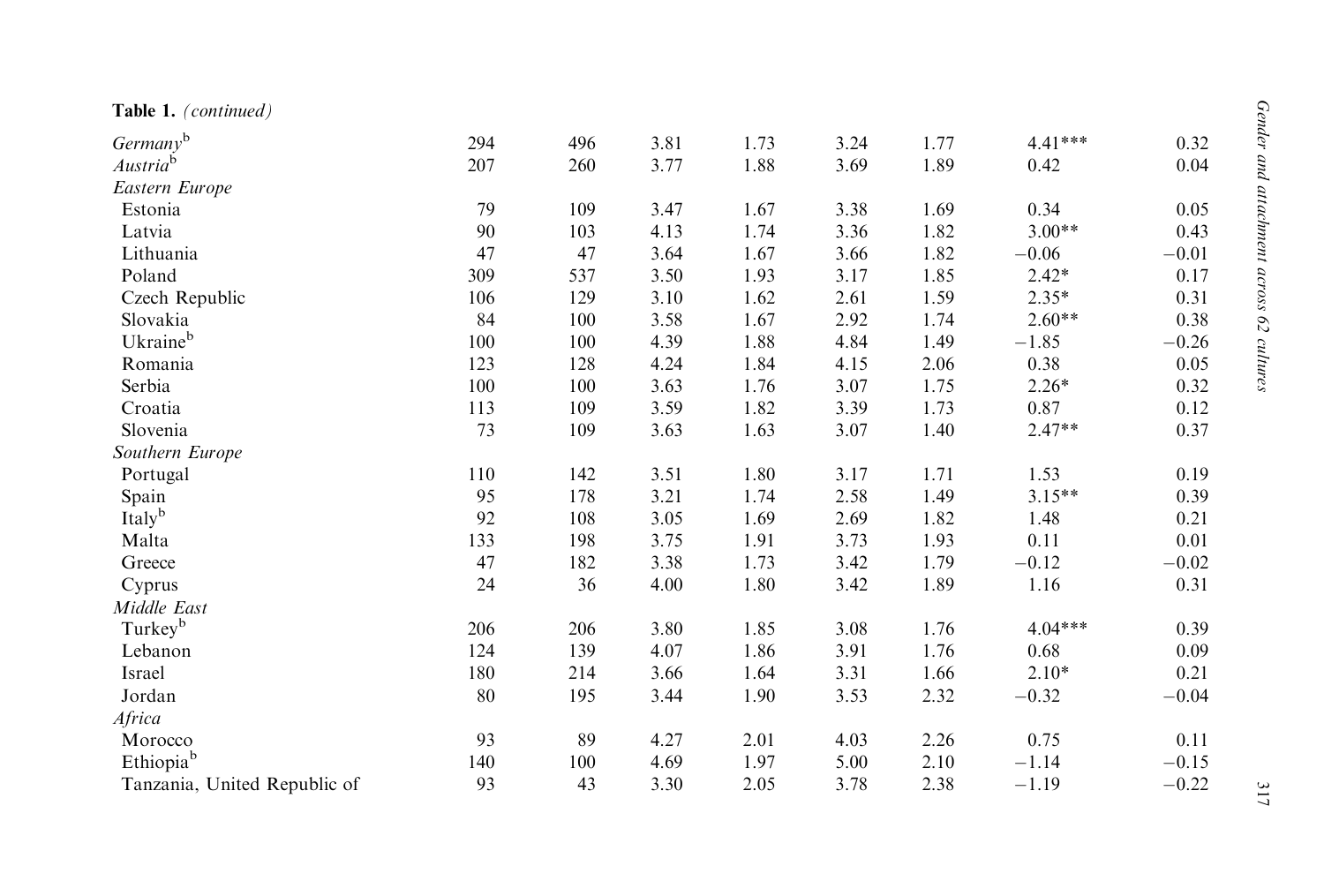| Congo, Democratic Republic of the <sup>b</sup> | 126   | 66     | 3.13 | 1.86 | 2.81 | 1.94 | 1.06       | 0.17    |
|------------------------------------------------|-------|--------|------|------|------|------|------------|---------|
| Zimbabwe                                       | 100   | 100    | 3.75 | 2.19 | 3.88 | 2.00 | $-0.41$    | $-0.06$ |
| <b>Botswana</b>                                | 97    | 116    | 4.08 | 2.08 | 4.35 | 2.05 | $-0.95$    | $-0.13$ |
| South Africa                                   | 81    | 81     | 4.16 | 1.79 | 4.15 | 1.78 | 0.04       | 0.01    |
| <i>Oceania</i>                                 |       |        |      |      |      |      |            |         |
| Australia                                      | 201   | 288    | 4.03 | 1.53 | 3.90 | 1.52 | 0.94       | 0.09    |
| New Zealand                                    | 116   | 158    | 4.17 | 1.64 | 3.88 | 1.63 | 1.43       | 0.17    |
| Fiji & Pacific Islands <sup>b</sup>            | 81    | 82     | 4.20 | 1.90 | 4.34 | 2.05 | $-0.43$    | $-0.07$ |
| South/Southeast Asia                           |       |        |      |      |      |      |            |         |
| India                                          | 100   | 100    | 4.15 | 1.84 | 4.17 | 1.79 | $-0.08$    | $-0.01$ |
| Bangladesh                                     | 83    | 62     | 4.92 | 2.17 | 4.69 | 1.90 | 0.64       | 0.11    |
| Malaysia                                       | 50    | 91     | 4.75 | 1.50 | 4.26 | 1.79 | 1.59       | 0.29    |
| Indonesia                                      | 55    | 56     | 4.56 | 1.55 | 4.33 | 1.97 | 0.64       | 0.13    |
| Philippines                                    | 121   | 161    | 4.59 | 1.56 | 4.02 | 1.68 | $2.88**$   | 0.35    |
| East Asia                                      |       |        |      |      |      |      |            |         |
| Hong Kong (China)                              | 100   | 101    | 4.04 | 1.31 | 3.97 | 1.55 | 0.34       | 0.05    |
| Taiwan                                         | 116   | 93     | 4.09 | 1.74 | 3.85 | 1.71 | 0.99       | 0.14    |
| (South) Korea, Republic of                     | 195   | 295    | 3.80 | 1.69 | 3.49 | 1.67 | $2.03*$    | 0.19    |
| Japan                                          | 157   | 102    | 2.78 | 1.56 | 2.29 | 1.31 | $2.64**$   | 0.33    |
| Worldwide ISDP Sample:                         | 7,432 | 10,372 | 3.88 | 1.80 | 3.55 | 1.81 | $12.01***$ | 0.18    |

Note. Most samples were primarily comprised of college students, some included general members of the community. All samples were convenience samples. Further details on sampling methods within each culture are available from the authors.

 $A^a$  = Community-based sample;  $b$  = Combination of college students and community-based samples.

\*p < .05; \*\*p < .01; \*\*\*p < .001.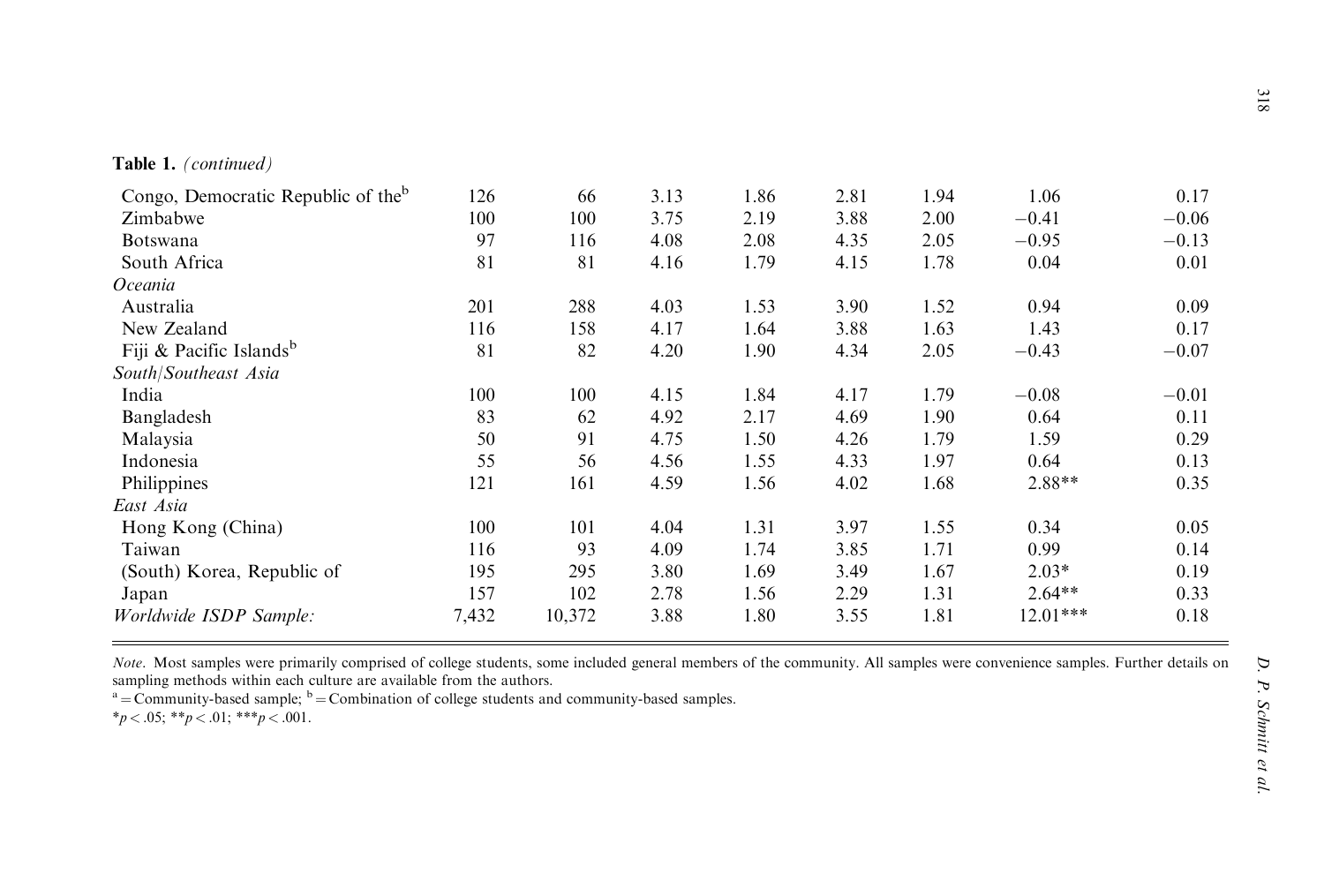members of the community, and two (Finland and Mexico) consisted solely of community members. All samples were convenience samples. Most participants were recruited as volunteers, some received course credit for participation, and others received a small monetary reward for their participation. All samples were administered an anonymous self-report survey, most of which were returned via sealed envelope and/or the usage of a dropbox. Return rates for college student samples tended to be relatively high (around 95%), though this number was lower in some cultures. Return rates for community samples were around 50%. Not all participants from Chile, Jordan, South Africa, Fiji, India, and Bangladesh received the full ISDP survey, though all samples received the measures used in this paper. Missing data was a problem in some samples, though this was generally restricted to measures that dealt explicitly with sexual desire and infidelity topics not addressed in this paper. Further details on the sampling and assessment procedures within each of the 62 cultural regions are provided elsewhere (Schmitt et al., in press) and are available from the authors.

#### Procedure

All collaborators were asked to administer an anonymous 9-page survey to at least 100 men and 100 women. As seen in Table 1, most collaborators reached this approximate sample size of men and women. Participants were provided with a brief description of the study, including the following written instructions:

This questionnaire is entirely voluntary. All your responses will be kept confidential and your personal identity will remain anonymous. No identifying information is requested on this survey, nor will any such information be added later to this survey. If any of the questions make you uncomfortable, feel free not to answer them. You are free to withdraw from this study at any time for any reason. This series of questionnaires should take about 20 minutes to complete. Thank you for your participation.

The full instructional set provided by each collaborator varied, however, and was adapted to fit the specific culture and type of sample. Details on incentives and cover stories used across samples are available from the authors.

#### Measures

Language and translation procedures. In 21 samples the survey was administered in English; it was translated into 29 other languages as well. More specifically, the survey was administered in English to participants from Canada, the United States, the United Kingdom, Malta, Lebanon, all African countries except the Congo, Oceania, the Philippines, and Hong Kong. The survey was administered in Spanish to participants from Spain and all South American countries except Brazil. It was administered in German to those from Switzerland, Germany, and Austria, and in French to those from French Canada, France, and the Congo. Elsewhere it was administered in a variety of other languages indigenous to the regions.

Researchers from cultural regions where English is not the primary language were asked to use a translation/back-translation process and administer the ISDP in the native language. This procedure typically involved the primary collaborator translating the measures into the native language of the participants, and then having a second person back-translate the measures into English. Differences between the original English and the back-translation were discussed, and mutual agreements were made as to the most appropriate translation. This procedure tries to balance the competing needs of making the translation meaningful and naturally readable to the native participants, while preserving the integrity of the original measure and its constructs (Brislin, 1980). Samples from Morocco, Ethiopia, Fiji, the Philippines, and Hong Kong were administered the survey in English, but certain terms and phrases were annotated to clarify what were thought to be confusing words for the participants. The translation of the ISDP survey into the Flemish dialect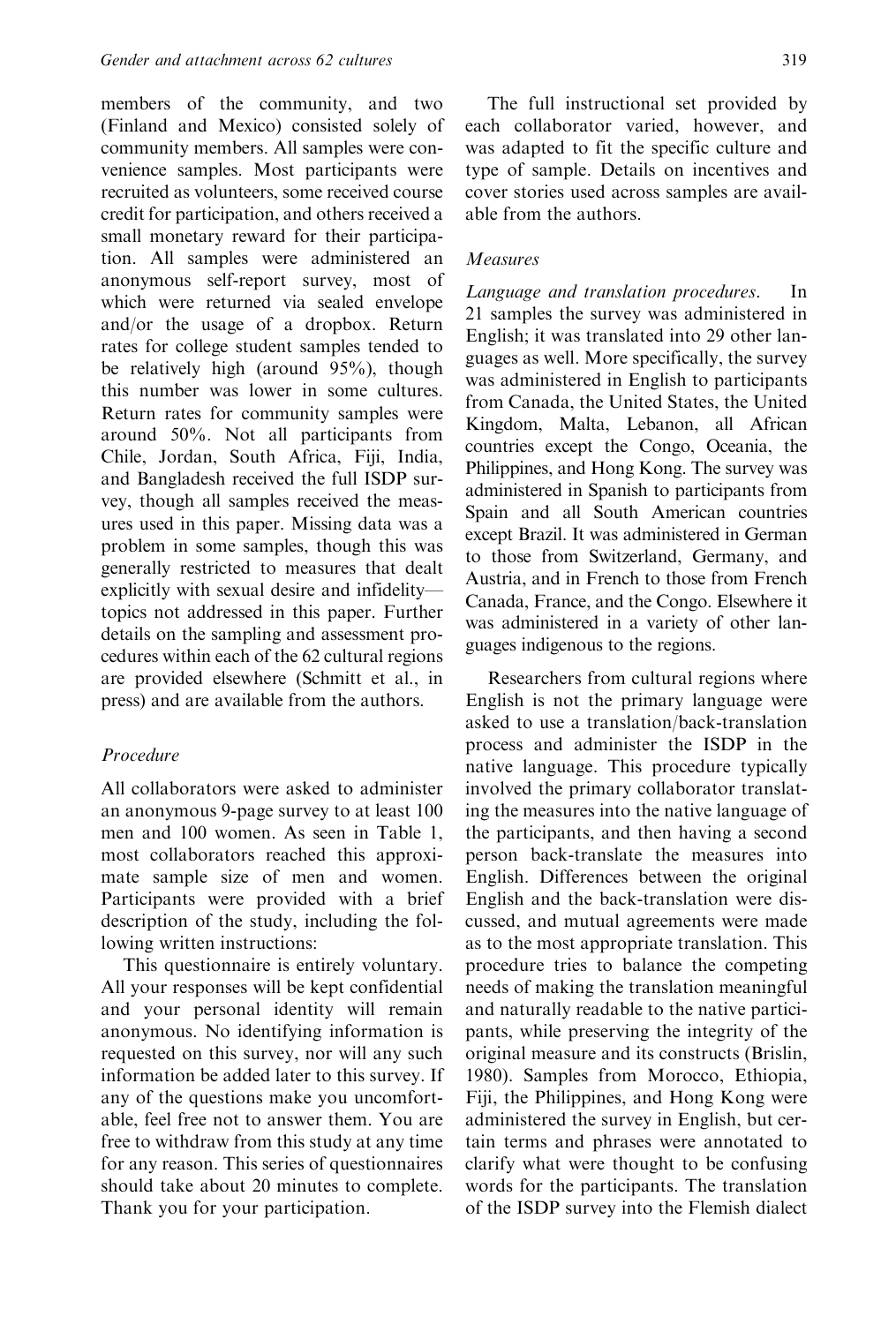of Dutch used only a translation procedure, as this involved mainly word variant changes from the original Dutch. Finally, pilot studies were conducted in several testing sites, in part to clarify translation and comprehension concerns.

Demographic measure. Each sample was first presented with a demographic measure entitled ''Confidential Personal Information.'' This measure included questions about gender, age, date of birth, weight, height, sexual orientation, current relationship status, socioeconomic status as a child, socioeconomic status now, area in which one was raised (rural, urban, suburban), total number of years of education, current religious affiliation, degree of religiosity, ethnic background, and political attitude (conservative versus liberal). Not all questions were included in all samples (e.g., date of birth was considered too invasive in some cultures; some cultures had no concept of ''suburban''), and all collaborators were asked to adapt the demographic questions to obtain the most appropriate demographic variables for their culture (e.g., ethnicity and religious affiliation categories varied across cultures; political attitude terminology varied across cultures).

Romantic attachment measure. All samples were administered the two-dimension/ four-category measure of adult romantic attachment called the Relationship Questionnaire (RQ; Bartholomew & Horowitz, 1991). This measure of attachment has one single-item secure romantic attachment scale, and three single-item insecure scales including a dismissing romantic attachment. Each single-item scale uses a 7-point Likert-type rating format ranging from  $1 = doesn't$  describe me to  $7 = very$  accurately describes me, with 4 as the midpoint of each scale. We used this measure of dismissing romantic attachment because the RQ is relatively brief and has been validated in several studies and because it has been described as useful for examining the relationship of attachment to external cultural

criteria (Bartholomew, 1994; Griffin & Bartholomew, 1994). Although some may consider it a limitation of the current study, single-item scales are increasingly being viewed as psychometrically sound alternatives to longer, more redundant multi-item scales (Barrett & Paltiel, 1996). As the key analyses in this study are done on data aggregated at the cultural level rather than on the answers of individual respondents, the loss of reliability resulting from a single-item measure is less problematic. The complete RQ dismissing attachment item in English reads: ''I am comfortable without close emotional relationships. It is very important to me to feel independent and self-sufficient, and I prefer not to depend on others or have others depend on me.''

Other measures of the ISDP. Participants in the ISDP were also asked to complete several measures not used in the present analyses. This included a measure of global selfesteem (Rosenberg, 1965) and a measure of personality traits (Benet-Martinez & John, 1998). Multiple sexuality measures were administered, including measures of shortterm mating tendencies (Schmitt et al., 2001), the sociosexual orientation inventory (Simpson & Gangestad, 1991), a survey of human mate-poaching experiences (Schmitt & Buss, 2001), and the ''Sexy Seven'' trait measure of sexual self-description (Schmitt & Buss, 2000).

Archival measures. To test the second and third evolutionary and social role hypotheses, several archival data sets were used. First, there were four measures of high stress environments. The first was pathogen stress load, computed by summing the incidence of seven infectious diseases, including leishmanias, malaria, and leprosy (for computational details, see Gangestad & Buss, 1993). It was assumed that the higher the level of pathogens, the greater the environmental and reproductive stress experienced by a culture. The second stress measure was data on HIV/AIDS rates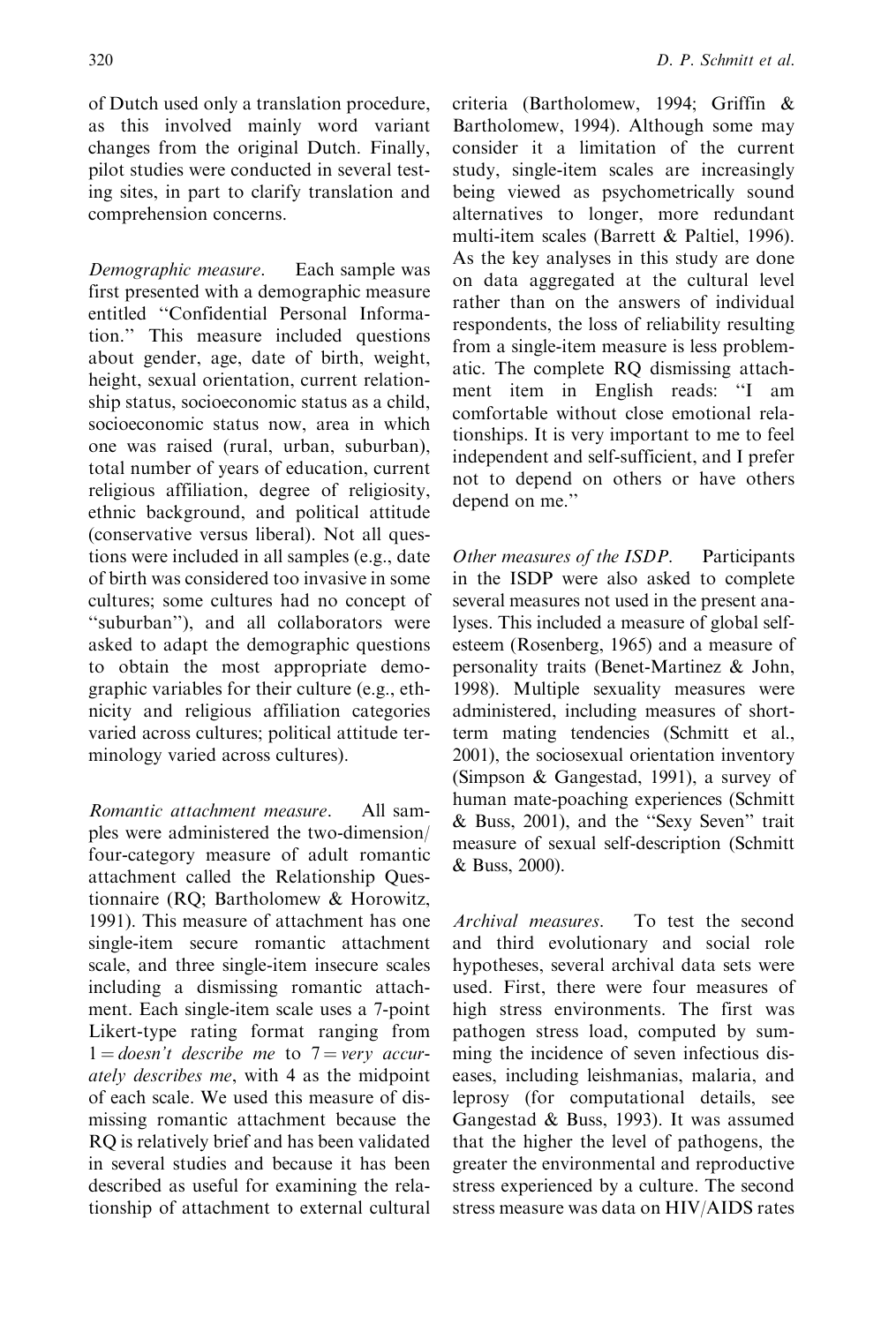obtained from United Nations Development Programme (2001). Scores from Serbia and Taiwan were not available. Cultures with high levels of HIV/AIDS were considered under higher stress than those with lower levels. Life expectancy at birth (or mortality rate) was the third stress measure (UN Development Programme). It can be a good indicator of environmental stress and general health of a culture, as it reflects both the overall exposure people have to diseases and environmental dangers, as well as the quality of healthcare a nation provides to help reduce the harsh consequences of disease exposure (again, scores were not available for Serbia or Taiwan). The final stress measure was the Human Development Index, defined as the achievement of a nation in basic human capabilities, including health, longevity, education, and a decent standard of living (UN Development Programme). Those nations with lower levels of human development can be seen as having higher levels of environmental stress. Fertility rates obtained from the United Nations Development Programme were used to test the third evolutionary hypothesis.

To test the second Sex Role Hypothesis, an index of cultural masculinity was obtained from Hofstede's (2001) classic IBM study of attitudes and values. High levels of cultural masculinity are associated with the differential socialization of children and an emphasis on separate social roles and structures among adults, and is highly related to sex-role ideology (Hofstede, 2001). To test the third Sex Role Hypothesis, two measures were employed. The Gender Empowerment Measure (GEM), available for 36 nations, was obtained from the United Nations Human Development Report (UN Development Programme, 2001). The GEM is based on the degree to which women have equal access to economic, political, and decision-making roles in a culture. As noted by Eagly and Wood (1999), the GEM is ''a purer indicator of equal participation in economic and political life'' (p. 417) than other gender equity measures. The Gender-related Development Index (GDI) was obtained from the United Nations Human Development Report. The GDI is similar to the Human Development Index in that it is an index of a nation's capability in providing health, education, and welfare to its citizens. However, the GDI penalizes nations if men and women have unequal levels of human development in that nation (UN Development Programme, 2001).

#### Results and Discussion

## Are men universally more dismissing than women across cultures?

A primary objective of this research was to evaluate the prediction of both Evolutionary and Social Role theories that gender differences in the dismissing form of romantic attachment should consistently emerge across a diverse range of cultures. Listed in Table 1 are the mean levels of dismissing romantic attachment for men and women from the 62 cultural regions of the ISDP. At first glance, men's and women's dismissing romantic attachment levels appear to vary considerably across cultures, with the highest levels of men's dismissing attachment in Bangladesh ( $M = 4.92$ ) and the lowest levels in Argentina ( $M = 2.76$ ). For men, the variability within cultures of dismissing attachment—expressed in standard deviations—averaged 1.80. For women, the highest level of dismissing romantic attachment was found in Ethiopia  $(M = 5.00)$  and the lowest level in Argentina  $(M = 2.21)$ . Similar to men, for women the variability within cultures averaged around 1.80. Overall, we found a strong positive association among men's and women's dismissing attachment levels across the 62 cultures. Using averages of the 56 nations, men's level of dismissing romantic attachment levels correlated positively with women's level of dismissing romantic attachment,  $r(54) = +0.87$ ,  $p < .001$ .

Even though men's and women's scores were positively correlated across cultures, small to moderate gender differences in dismissing romantic attachment emerged in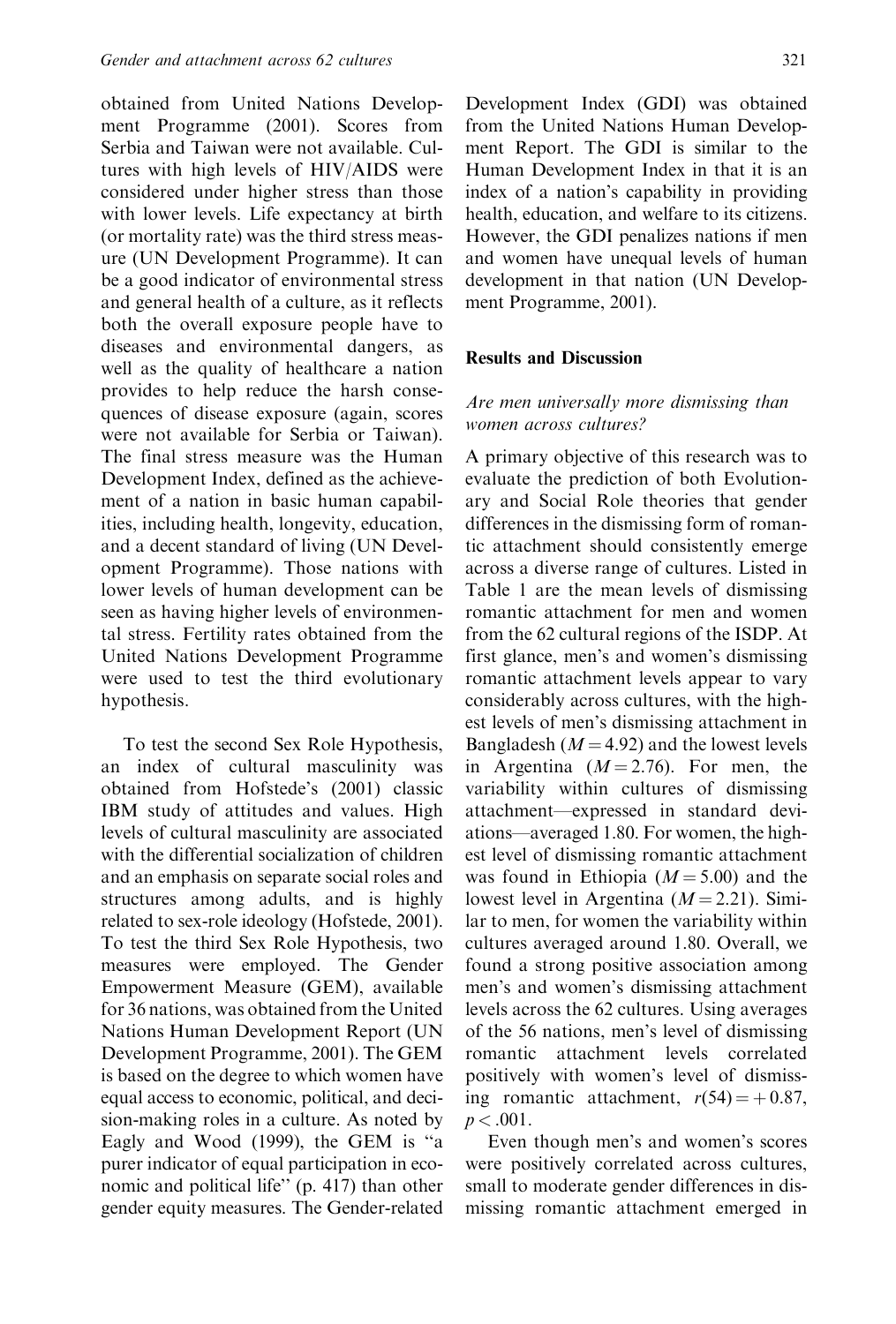most cultures. As seen in Table 1, we computed effect sizes (d) within each cultural region as an expression of the magnitude of the difference between men's and women's levels of dismissing romantic attachment. Previous research (e.g., Bartholomew & Horowitz, 1991) found that gender differences in dismissing attachment were moderate in size (around  $d = 0.50$ ). The five largest gender differences in dismissing attachment that we found were in USA-Hawaii ( $d = 0.43$ ), Latvia ( $d = 0.43$ ), Northern Ireland  $(d=0.42)$ , Chile  $(d = 0.39)$ , and Spain  $(d = 0.39)$ . All of these differences approached a moderate magnitude of effect (Cohen, 1988), similar to previous research findings (Bartholomew & Horowitz). However, for most cultural regions gender differences were small in magnitude (around  $d = 0.20$ ), with only 43 of 62 cultural regions (69%) possessing a gender difference greater than  $d = 0.10$ . Moreover, in only 23 of 62 cultures  $(37%)$ did the observed gender differences reach the level of statistical significance, though inadequate sample sizes may have obscured significance levels of small effect sizes in some regions. For example, with statistical power  $(\beta)$  set at 0.80 and statistical significance  $(\alpha)$  at 0.05, to ensure that a difference of  $d = 0.20$  would be found statistically significant, a sample size of more 300 men and 300 women would have been necessary (Kirk, 1999). Our samples averaged approximately 100 men and 100 women, suggesting that we may have sampled too few participants to always capture small  $(d=0.20)$  gender differences as statistically significant. A few cultures possess the opposite of the predicted pattern, with women slightly more dismissive than men (e.g., Ukraine, Ethiopia, Tanzania, and Botswana). However, these differences are neither significant nor do the findings approach moderate levels of magnitude. Overall, these findings lead us to tentatively conclude that greater male dismissiveness is "near universal" of human nature (Brown, 1991; Gaulin, 1997), but that some features of culture seem to attenuate its expression.

Using a  $2 \times 10$  factorial design with gender (male, female) and the 10 ''world region'' groupings shown in Table 1 as independent variables, we found a main effect of gender on dismissing attachment such that men were significantly more dismissing than women,  $F(1, 17,614) = 90.75, p < .001$ ,  $\eta^2$  = 0.01. However, the magnitude of this effect as indexed by ''partial eta squared'' was small.<sup>1</sup> According to Cohen (1988), partial eta squared  $(\eta^2)$  is considered small if 0.01, medium if 0.06, and large above 0.14. We also found that world region has a small but significant main effect,  $F(9, 1)$  $17,614$  = 47.59,  $p < .001$ ,  $\eta^2 = 0.02$ , and we found that gender significantly interacts with world region,  $F(9, 17,614) = 4.26$ ,  $p < .001$ ,  $\eta^2 = 0.002$ . As shown in Figure 1, gender differences in dismissive romantic attachment are not evident in Africa, and the effects of gender are smaller in Oceania and East Asia than in other world regions. These regional differences are all significant according to multiple post hoc statistical analyses (e.g., Tukey's HSD). From these results it must be concluded that it is only a ''near universal'' of human psychology for men to be more dismissing in romantic attachment orientation than women. Men are more dismissing than women in almost all cultures, but these differences are usually quite small in magnitude. Evolutionary Hypothesis 1 and Social Role Hypothesis 1, therefore, received only partial support from our ISDP analyses.

## What causes gender differences in dismissing romantic attachment to vary across cultures?

Evolutionary Hypothesis 2 stated that gender differences in dismissing romantic attachment should be lower in cultures with

<sup>1.</sup> Using a similar analytic approach, we found signficant main effects of gender such that men are more secure,  $F(1, 17,594) = 13.42, p < .001$ ,  $\eta^2 = 0.001$ , and preoccupied,  $F(1, 17,603) = 43.34$ ,  $p < .001$ ,  $\eta^2 = 0.002$ , than women. In contrast, women are signficantly more fearful than men,  $F(1, 17,589) = 69.65, p < .001, \eta^2 = 0.004$ . However, these effect sizes are trivial in magnitude compared to the observed gender differences in dismissing romantic attachment.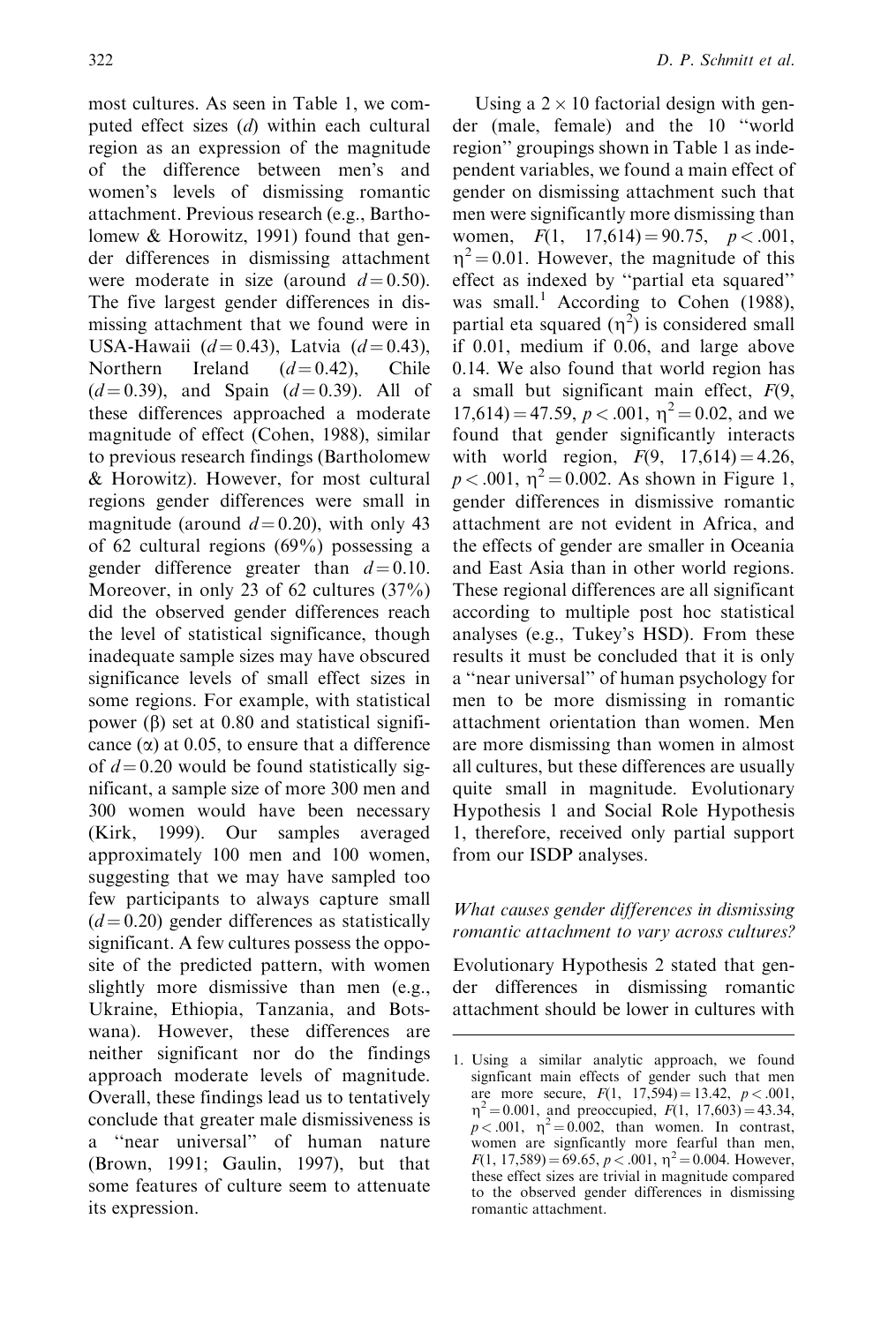

Figure 1. Dismissing romantic attachment scores of men and women across the 10 world regions of the International Sexuality Description Project.

high-stress environments. We examined Evolutionary Hypothesis 2 by relating our observed gender differences in dismissing romantic attachment to four sociocultural indexes: pathogen stress load, HIV/AIDS rates, life expectancies, and the Human Development Index. As shown at the top of Table 2, the pathogen stress load is unrelated to the difference between men's and women's levels of dismissing attachment,  $r(18) = -0.01$ . Thus, this finding failed to support Evolutionary Hypothesis 2. However, support for the hypothesis was found in the other three indexes.

As predicted, in nations with higher stress levels (i.e., higher HIV/AIDS rates) the difference between men's and women's dismissing romantic attachment is reduced,  $r(52) = -0.43$ ,  $p < .001$ . Life expectancy at birth is also strongly correlated with the

|                                                                                                                                  | Dismissing romantic attachment |            |                      |  |  |
|----------------------------------------------------------------------------------------------------------------------------------|--------------------------------|------------|----------------------|--|--|
| Sociocultural characteristics                                                                                                    | Men                            | Women      | Gender<br>difference |  |  |
| Evolutionary psychology predictors                                                                                               |                                |            |                      |  |  |
| Pathogen load $(n=20)$                                                                                                           | $-0.05$                        | 0.01       | $-0.01$              |  |  |
| (Gangestad & Buss, 1993)                                                                                                         |                                |            |                      |  |  |
| HIV/AIDS rate among adults $(n = 54)$                                                                                            | 0.08                           | $0.28*$    | $-0.43***$           |  |  |
| (United Nations Development Programme, 2001)<br>Life expectancy at birth $(n=54)$                                                | $-0.29*$                       | $-0.46***$ | $0.47***$            |  |  |
| (United Nations Statistics Division, 2001)                                                                                       |                                |            |                      |  |  |
| Human development index $(n = 54)$                                                                                               | $-0.31*$                       | $-0.48***$ | $0.48***$            |  |  |
| (United Nations Development Programme, 2001)<br>National fertility rate $(n=54)$<br>(United Nations Development Programme, 2001) | $0.24*$                        | $0.38**$   | $-0.38**$            |  |  |
| Social role theory predictors                                                                                                    |                                |            |                      |  |  |
| Cultural masculinity $(n=49)$<br>(Hofstede, 2001)                                                                                | $-0.06$                        | $-0.09$    | 0.12                 |  |  |
| Gender empowerment measure $(n = 36)$<br>(United Nations Development Programme, 2001)                                            | $-0.21$                        | $-0.19$    | 0.08                 |  |  |
| Gender development index $(n=53)$<br>(United Nations Development Programme, 2001)                                                | $-0.31*$                       | $-0.48***$ | $0.49***$            |  |  |

Table 2. Dismissing romantic attachment correlated with sociocultural characteristics

Note. Correlations in the first two columns represent the nation-level dismissing attachment means of men and women, respectively, related to sociocultural indicator variables. Correlations in the ''Gender difference'' column represent the magnitude of nation-level gender differences (d) related to sociocultural indicator variables.  $*_p$  < .05;  $*_p$  < .01;  $**_p$  < .001.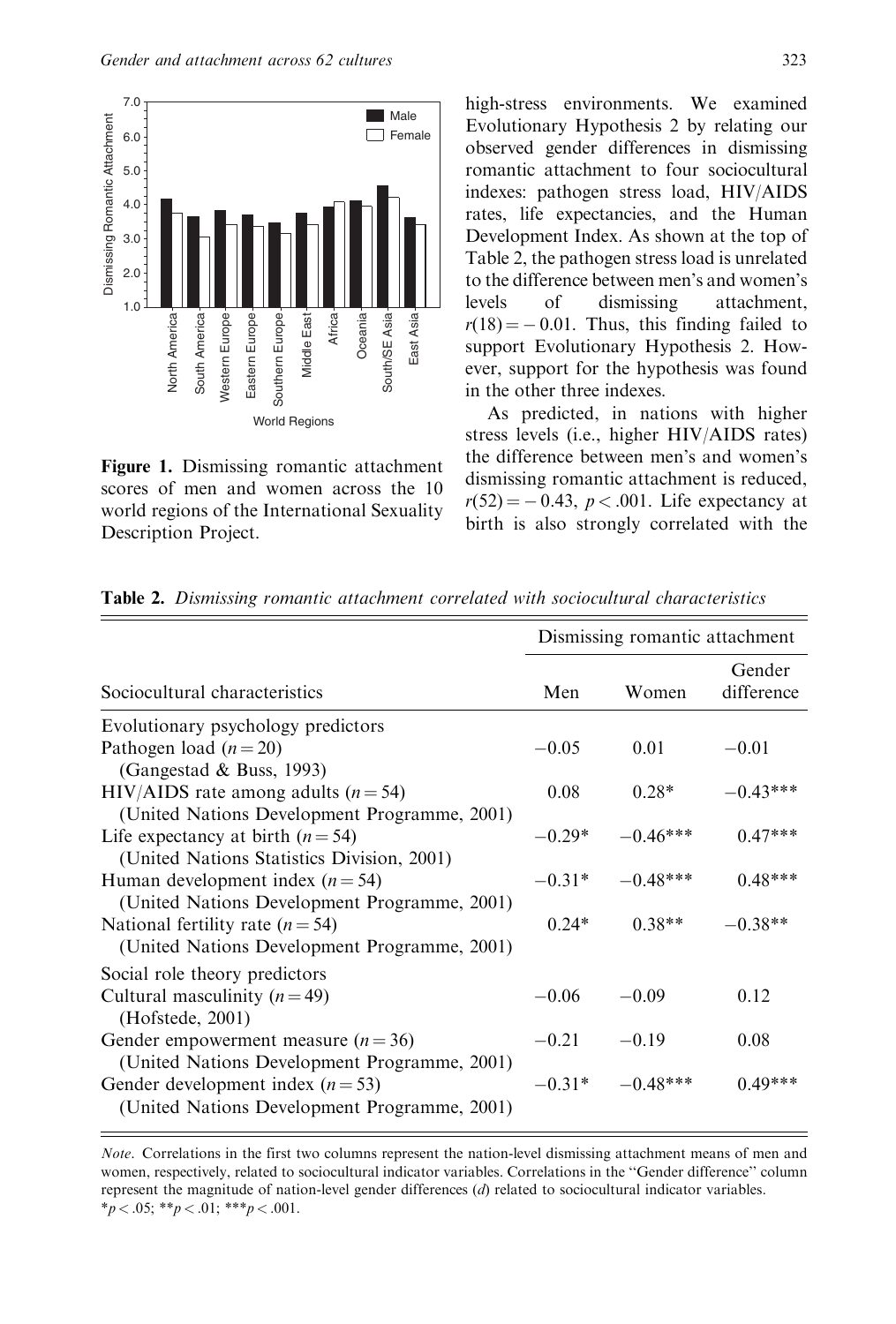

Figure 2. Gender differences (d) in dismissing romantic attachment related to life expectancy at birth across 54 nations.

difference between men's and women's levels of dismissing attachment,  $r(52) = +0.47$ ,  $p < .001$  (see Figure 2). This relationship suggests that as environmental harshness and stress increases (indicated by a lower life expectancy), the gender difference in dismissing attachment decreases, as predicted. Finally, with the fourth indicator of stress, the lower the human development index for a country, the smaller the difference between men's and women's dismissing romantic attachment,  $r(52) = +0.48$ ,  $p < .001$ , just as predicted by Evolutionary Hypothesis 2.

It is also worth noting that the relationship between life expectancy and dismissing attachment levels is, as predicted by Chisholm (1996), strongly negative in women,  $r(52) = -0.46$ ,  $p < .001$ . Moreover, the strength of this relationship appears to be somewhat lower in men,  $r(52) = -0.29$ ,  $p < .05$  (see Table 2). Although in this case

the difference between men's and women's correlations fails to reach significance using Fisher's r' to z transformation,  $z(52) = 1.00$ ,  $p = .16$ , this general trend may still be seen as in line with the notion that variations in women's dismissing attachment are what drive the shift in gender difference across cultures.

Evolutionary Hypothesis 3 stated that gender differences in dismissing romantic attachment should be lower in cultures with higher fertility rates. We correlated gender differences in dismissing romantic attachment with the national fertility rate of 52 nations for which data were provided by the United Nations (UN Development Programme, 2001). Fertility rates were recorded such that higher levels indicate more children are born per female in a culture. As shown in Table 2, we found a significant negative association between fertility rates and the magnitude of gender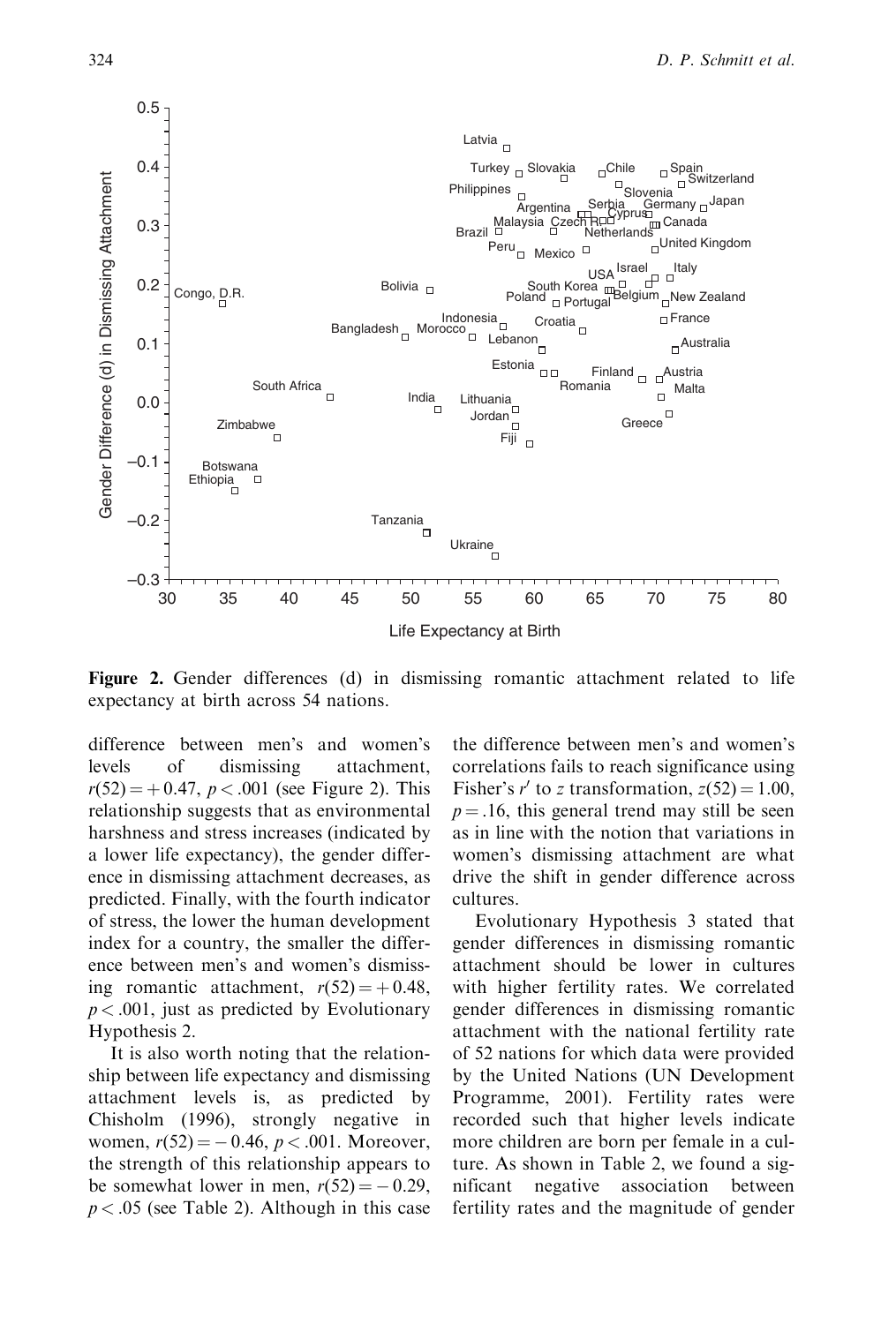difference between men's and women's dismissing attachment,  $r(52) = -0.38$ ,  $p < .01$ . This confirms Evolutionary Hypothesis 3 in that cultures with higher fertility levels tend to have reduced differences between men's and women's dismissing romantic attachment levels. We also found that fertility rates were positively associated with dismissing romantic attachment in men,  $r(52) = 0.24$ ,  $p < .05$ , and slightly more so in women,  $r(52) = 0.38$ ,  $p < .01$ . Again, this trend seems to support the view that variation in dismissing attachment gender differences across cultures is more strongly driven by variations in women's level of dismissing romantic attachment.

## What aspects of social structure cause gender differences in dismissing romantic attachment to vary across cultures?

Social Role Hypothesis 2 stated that gender differences in dismissing romantic attachment should be lower in cultures with modern or more progressive sex-role ideologies. As shown in Table 2, we tested Social Role Hypothesis 2 by correlating gender differences in dismissing romantic attachment with the overall level of cultural masculinity across the 49 nations that were part of both Hofstede's (2001) IBM data set and the current ISDP survey. We found that gender differences in dismissive attachment are unrelated to cultural masculinity levels,  $r(47) = +0.12, p = .21$ . The correlation is in the predicted direction, however, with higher cultural masculinity scores associated with larger gender differences. Overall, Social Role Hypothesis 2 received little empirical support from our study.

Social Role Hypothesis 3 stated that gender differences in dismissing romantic attachment should be lower in cultures where women have access to political and economic power. We related gender differences in dismissive attachment to an index of political and economic equality across nations, the Gender Empowerment Measure (UN Development Programme, 2001). As shown in Table 2, the GEM is not significantly associated with gender differences in dismissing attachment. The correlation that was found is in the positive direction,  $r(34) = +0.08$ ,  $p = .33$ , suggesting that if a relationship does exist, women gaining more access to economic and political power is associated with greater differences between men and women. Thus, our findings are not supportive of Social Role Hypothesis 3.

A second test of Social Role Hypothesis 3 came from relating gender differences in dismissing romantic attachment to the level of gender development across nations. As seen in Table 2, we found that the differences in men's and women's levels of dismissing romantic attachment tended to increase as the GDI increased,  $r(51) = +0.49$ ,  $p < .001$ . Because the differences between men and women increase as women gain economic equality, our findings seemed to run directly counter to Social Role Hypothesis 3.

One limitation of findings reported in Table 2 is that the two perspectives, evolutionary and social role theory, were evaluated using varying numbers of nations. In order to more directly contrast the evolutionary and social role hypotheses, we conducted a series of partial correlations using common subsets of cultures. For example, we correlated life expectancy scores with gender differences in dismissing attachment, after partialling out the effects of cultural masculinity (we highlight cultural masculinity because it provided the most support for social role hypotheses). This partial correlation, based on the 46 nations for which we had all three indexes, was  $r(42) = +0.49$ ,  $p < .001$ . This finding suggests that Evolutionary Hypothesis 2 is equally supported after the effects of cultural masculinity were partialled out. Conversely, we correlated cultural masculinity with gender differences in dismissing attachment after partialling out the effects of life expectancy. We found partialling out the effects of life expectancy reduced the cultural masculinity correlation to  $r(42) = +0.09$ ,  $p = .28$ . Similar results were obtained from computing partial correlations and stepwise regressions on all other evolutionary and social role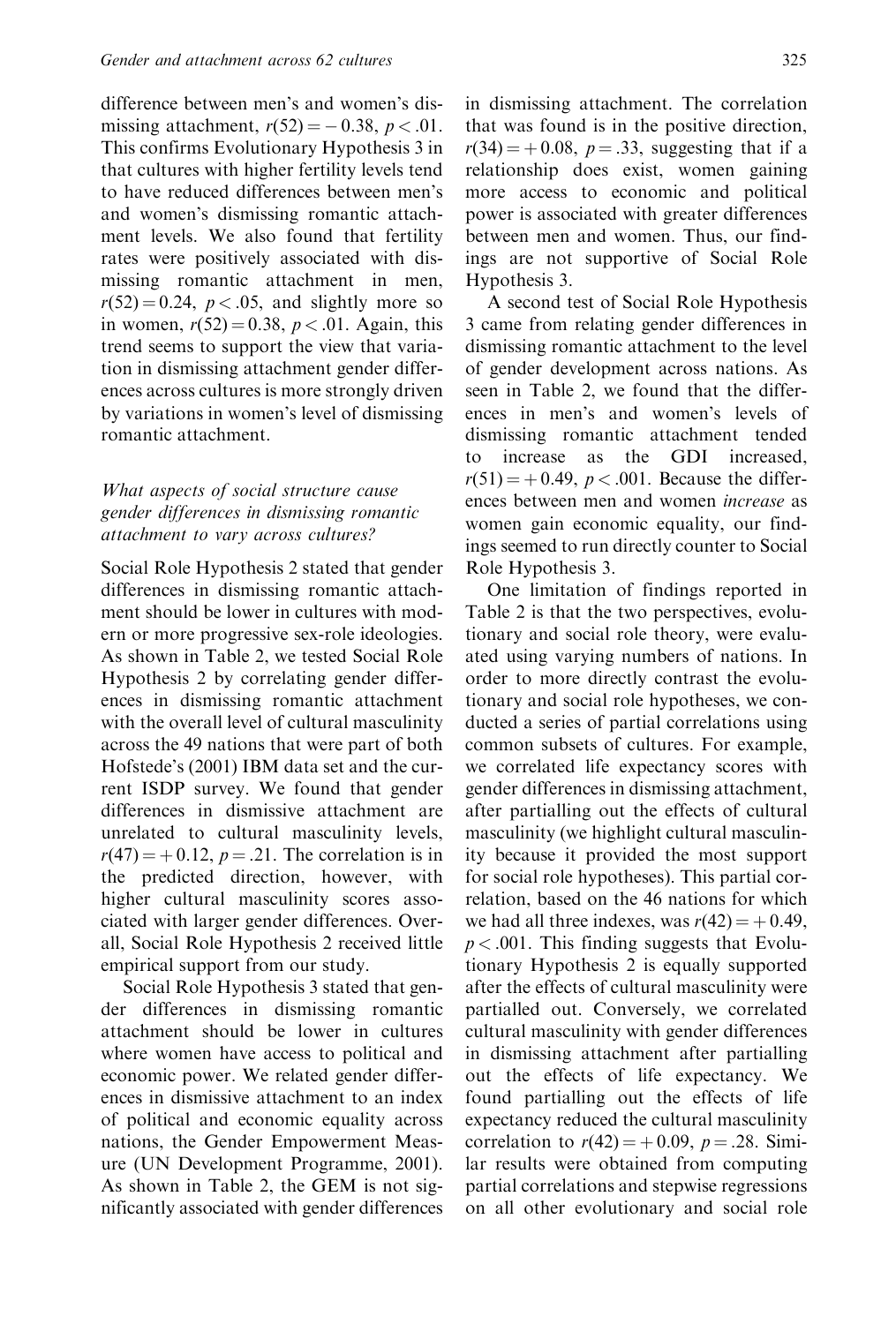predictors. Overall, these findings suggest that the social role variables are relatively poor predictors of gender differences in dismissing romantic attachment and do not add further incremental variance beyond that of the more powerful evolutionary predictors.

# Limitations and future research directions

The survey responses that form the basis of this study are, in many ways, of limited value. For one, the reliance on self-report as the sole means of assessment is a serious limitation, particularly with the sensitive nature of romantic attachment styles (Whitely, 1996). It is true that anonymity tends to increase the validity of sex-related surveys, especially when compared to faceto-face interviews (Andersen & Broffitt, 1988). Nevertheless, even with guarantees of anonymity the cross-cultural nature of the ISDP raises additional questions about survey response veridicality (Brislin, 1993). Any observed cultural differences, for example, may be due not only to a real cultural disparity on attachment, but also to inappropriate translations, biased sampling, or the nonidentical response styles prevalent in various cultures (van de Vijver & Leung, 2000).

The concerns about sampling raise the additional issue of generalizability. The convenience sampling techniques utilized in the ISDP seriously limit the representativeness of our national attachment profiles. Because the ISDP samples were primarily college students, any generalizations beyond college-aged populations would be inappropriate. On the other hand, because all nations were represented by college-aged samples, any differences between samples will tend to elucidate the effects of culture, and not other age-related demographic confounds. Ultimately, future research taking factors such as sampling and response biases into account will be needed to fully verify the psychometric value of nationlevel scores on the Relationship Questionnaire.

Another limitation involves the representativeness of high-stress cultures. For example, in the ISDP samples from Africa, most participants were college students. Unlike many Western cultures, college students are rather unrepresentative of national African populations. Indeed, African students from Botswana, the Democratic Republic of the Congo, Ethiopia, and Zimbabwe may constitute a subportion of their cultures that is especially exempt from high rates of ecological stressors. Future research in which truly representative samples from a wider range of high-stress cultures will help to more accurately relate United Nation databases of stress to large-scale anonymous sex surveys.

## Conclusion

We conclude from our ISDP findings that gender differences in dismissing romantic attachment are only a ''near universal'' of human culture. In Western cultures, previous research had profiled men as significantly more dismissing than women (e.g., Bartholomew & Horowitz, 1991). We encountered this general trend among Western cultures as well, but we also revealed that in non-Western cultures men are sometimes only slightly more dismissing than women. In some African and Oceanic cultures—including Ethiopia, Tanzania, Botswana, Zimbabwe, and Fiji—women are slightly more dismissing than men. These findings seem to run counter to the expectations of evolutionary psychology and social role theories which predicted gender differences in dismissing romantic attachment should be culturally universal. Still, most cultures display small to moderate gender differences in dismissing romantic attachment, suggesting that greater male dismissiveness is a near universal of human psychology (Brown, 1991). Consequently, our efforts shifted to understanding what features of culture might accentuate or attenuate gender differences in romantic dismissiveness.

Evolutionary psychological theories of romantic attachment and human mating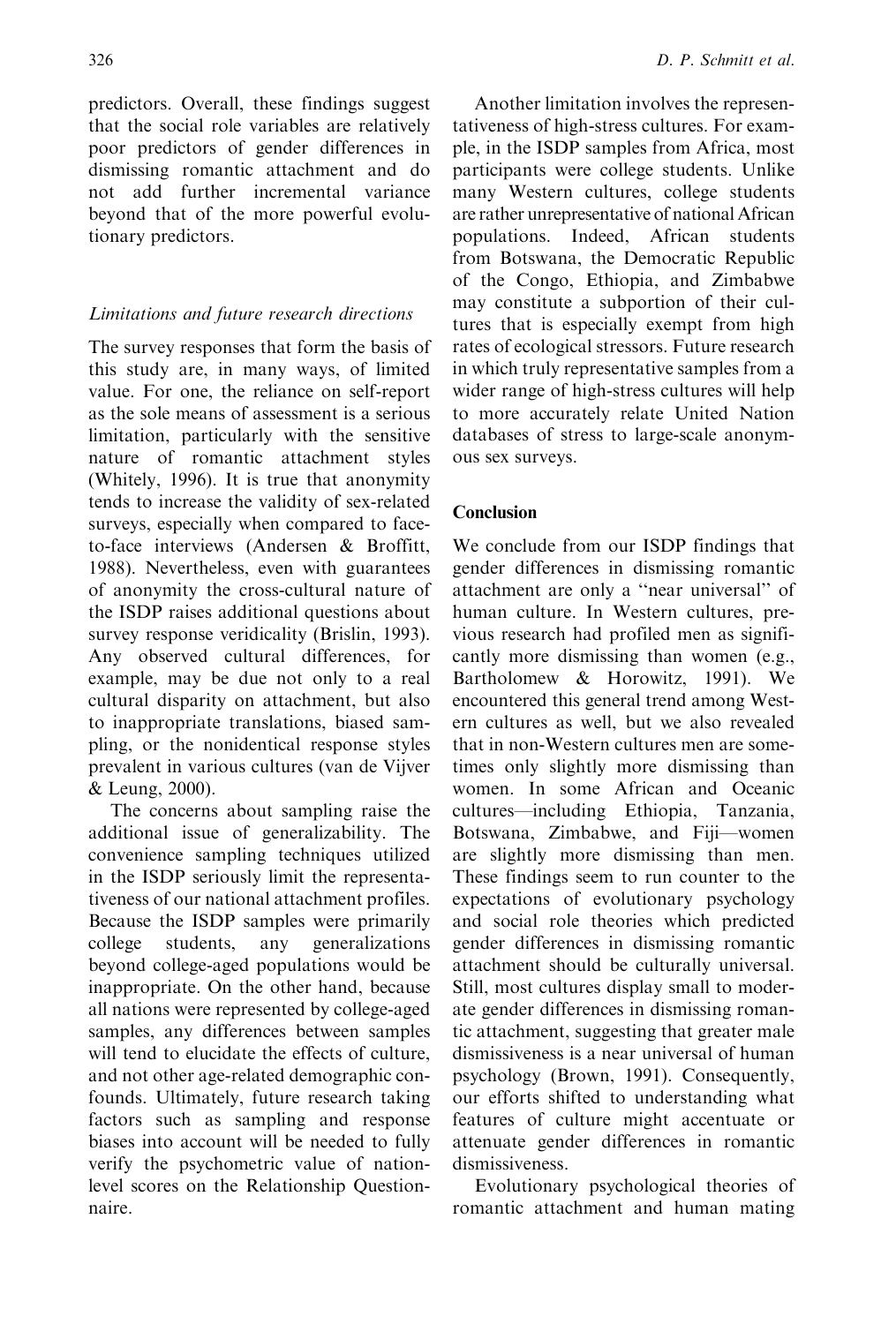(Belsky et al., 1991; Chisholm, 1996; Gangestad & Simpson, 2000) have suggested that in cultures where environmental and reproductive stressors are relatively high, women should tend to engage in more short-term mating, and presumably women should tend to develop more dismissing romantic attachment orientations (Kirkpatrick,1998). In the ISDP, short-term mating is associated with high levels of dismissing attachment (Schmitt, 2003b). In combination with men's preferential tendency toward dismissing romantic attachment and short-term mating in general (Buss & Schmitt, 1993; Schmitt et al., 2001), this led to the expectation that men's and women's dismissing attachment orientations will converge and become more similar in cultures with high-stress reproductive environments. We found some support for these hypotheses by relating the magnitude of gender differences in dismissing attachment to sociocultural indicators from previous research. For example, we confirmed that in cultures with low life expectancy, poor human development, and high fertility rates (an index of reproductive stress), gender differences in dismissing attachment are attenuated, presumably because women become more similar to men in short-term mating tendencies and express concomitantly higher levels of dismissing romantic attachment.

Social role theory led to the prediction that gender differences should be minimized in cultures with more modern sex-role ideologies. Because social role theories posit that gender differences come from the strong gender roles that men and women are channeled into, more traditional sex-role ideologies should be associated with larger gender differences. We found little evidence in support of this hypothesis. In most instances, the trend ran counter to this theoretical perspective. Greater political and economic equality, for example, is at times associated with larger gender differences in dismissing attachment across cultures. This perplexing finding is not unique to the ISDP dataset, however. Several cross-cultural studies (e.g., Costa et al., 2001; Williams & Best, 1990) have shown that more progressive sex-role cultures tend to have larger gender differences in self-perceptions. For instance, in a recent study of personality traits across 26 cultures, it was noted that ''the social role model would have hypothesized that gender differences would be attenuated in progressive countries, when in fact they were magnified'' (Costa et al., 2001, p. 329).

Future research is needed to understand how a culture's tendency to treat men and women more similarly unexpectedly leads to greater differences between men and women. One speculation is that in cultures where men and women are more highly differentiated, they fail to even compare themselves across genders when completing self-report surveys. In cultures where men and women are free to inhabit different social roles, on the other hand, people are more likely to compare themselves to both genders and sex differences are thereby more likely to surface. For example, Costa and his colleagues (2001) speculated that, ''in traditional cultures, where clear sex role differences are prescribed, self-descriptions are based on comparisons of the self with others of the same gender... in modern cultures men and women may compare themselves to others of both genders, and thus reveal true gender differences'' (p. 329).

In sum, we found that gender differences in dismissing romantic attachment are not a pancultural universal. In a few cultures, women appear equal to men in romantic dismissiveness. In most cultures, when men do prove more dismissing than women, the difference is usually only small in magnitude. We also found that variation in gender differences across cultures is associated with several sociocultural characteristics. Specifically, men and women are more similar in cultures with higher mortality, fewer resources, and higher fertility rates. These findings are in accord with some evolutionary theories of romantic attachment and human mating strategies, though not all findings support the evolutionary psychology perspective. We failed to find much support for the social role perspective, in that men's and women's economic equality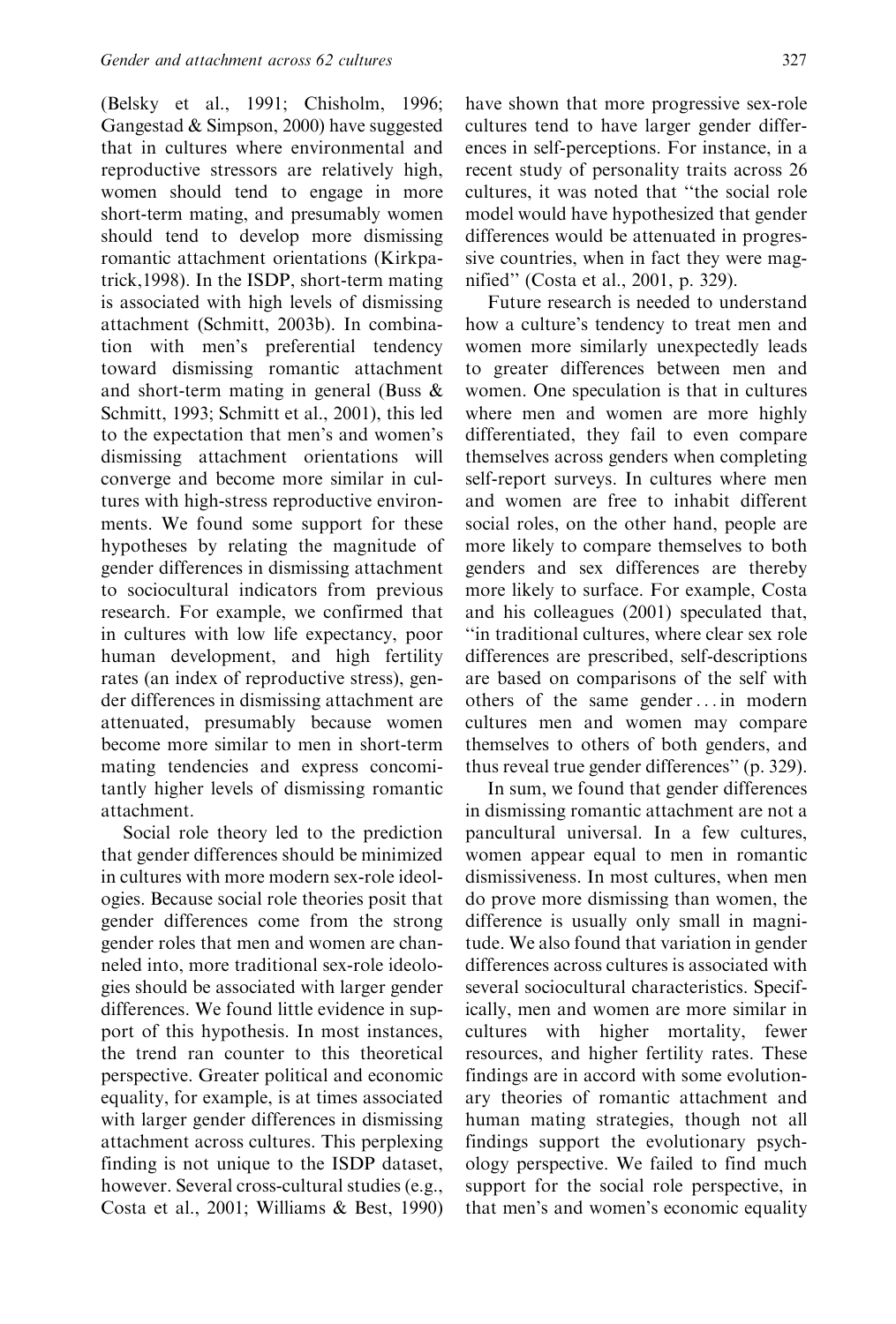is unassociated with gender differences in dismissing romantic attachment. Future analyses in which the findings presented here are related to other sociocultural

characteristics may help to disentangle the complex relationships among romantic attachment, human mating strategies, and sex-role ideologies.

#### References

- Ainsworth, M. D. S., Blehar, M., Waters, E., & Wall, S. (1978). Patterns of attachment: A psychological study of the strange situation. Hillsdale, NJ: Erlbaum.
- Alexander, R. D. (1990). Epigenetic rules and Darwinian algorithms: The adaptive study of learning and development. Ethology and Sociobiology, 11, 1–63.
- Allen, J. P., & Land, D. (1999). Attachment in adolescence. In J. Cassidy & P. R. Shaver (Eds.), *Hand*book of attachment (pp. 319–335). New York: Guilford.
- Andersen, B. L., & Broffitt, B. (1988). Is there a reliable and valid self-report measure of sexual behavior? Archives of Sexual Behavior, 17, 509–525.
- Barrett, P. T., & Paltiel, L. (1996). Can a single item replace an entire scale? POP vs the OPQ 5.2. Selection and Development Review, 12, 1–4.
- Bartholomew, K. (1990). Avoidance of intimacy: An attachment perspective. Journal of Social and Personal Relationships, 7, 147–178.
- Bartholomew, K. (1994). Assessment of individual differences in adult attachment. Psychological Inquiry, 5, 23–27.
- Bartholomew, K., & Horowitz, L. M. (1991). Attachment styles in young adults: A test of a fourcategory model. Journal of Personality and Social Psychology, 61, 226–244.
- Belsky, J. (1999). Modern evolutionary theory and patterns of attachment. In J. Cassidy & P. R. Shaver (Eds.), Handbook of attachment (pp. 141–161). New York: Guilford.
- Belsky, J., Steinberg, L., & Draper, P. (1991). Childhood experience, interpersonal development, and reproductive strategy: An evolutionary theory of socialization. Child Development, 62, 647–670.
- Bem, S. L. (1974). The measurement of psychological androgyny. Journal of Consulting and Clinical Psychology, 42, 155–162.
- Bem, S. L. (1993). The lenses of gender. New Haven, CT: Yale University Press.
- Benet-Martinez, V., & John, O. P. (1998). Los Cinco Grandes across cultures and ethnic groups: Multitrait-multimethod analyses of the Big Five in Spanish and English. Journal of Personality and Social Psychology, 75, 729–750.
- Bogaert, A. F., & Sadava, S. (2002). Adult attachment and sexual behavior. Personal Relationships, 9, 191–204.
- Bowlby, J. (1969/1982). Attachment and loss: Vol. I. Attachment. New York: Basic Books.
- Bowlby, J. (1988). A secure base: Parent-child attachment and healthy human development. New York: Basic Books.
- Brennan, K. A., Clark, C. L., & Shaver, P. R. (1998). Self-report measurement of adult attachment: An integrative overview. In J. A. Simpson & W. S. Rholes (Eds.), Attachment theory and close relationships (pp. 46–76). New York: Guilford.
- Brennan, K. A., & Shaver, P. R. (1995). Dimensions of adult attachment, affect regulation, and romantic relationship functioning. Personality and Social Psychology Bulletin, 21, 267–283.
- Brislin, R. W. (1980). Translation and content analysis of oral and written material. In H. C. Triandis & J. W. Berry (Eds.), Handbook of cross-cultural psychology (Vol. 1, pp. 389–444). Boston: Allyn and Bacon.
- Brislin, R. (1993). Understanding culture's influence on behavior. Fort Worth, TX: Harcourt Brace Jovanovich.
- Brody, L. R., & Hall, J. A. (1993). Gender and emotion. In M. Lewis & J. M. Haviland (Eds.), Handbook of emotions (pp. 447–460). New York: Guilford.
- Brown, D. E. (1991). Human universals. New York: McGraw-Hill, Inc.
- Burton, L. M. (1990). Teenage childbearing as an alternative life-course strategy in multigenerational black families. Human Nature, 1, 123–144.
- Buss, D. M. (1989a). Conflict between the sexes: Strategic interference and the evocation of anger and upset. Journal of Personality and Social Psychology, 56, 735–747.
- Buss, D. M. (1989b). Sex differences in human mate preferences: Evolutionary hypotheses tested in 37 cultures. Behavioral and Brain Sciences, 12, 1–49.
- Buss, D. M. (1994). The evolution of desire. New York: Basic Books.
- Buss, D. M., & Schmitt, D. P. (1993). Sexual strategies theory: An evolutionary perspective on human mating. Psychological Review, 100, 204–232.
- Chisholm, J. S. (1996). The evolutionary ecology of attachment organization. Human Nature, 7, 1–38.
- Chisholm, J. S. (1999). Steps to an evolutionary ecology of the mind. In A. L. Hinton (Ed.), Biocultural approaches to the emotions (pp. 117–149). Cambridge, UK: Cambridge University Press.
- Cohen, J. (1988). Statistical power analysis for the behavioral sciences (2nd ed.). Hillsdale, NJ: Erlbaum.
- Collins, N., & Read, S. (1990). Adult attachment relationships, working models and relationship quality in dating couples. Journal of Personality and Social Psychology, 58, 644–683.
- Collins, N., & Read, S. (1994). Cognitive representations of attachment: The structure and function of internal working models. In K. Bartholomew & D. Perlman (Eds.), Advances in personal relationships (Vol. 5, pp. 53–90). London: Jessica Kingsley.
- Costa, P. T., Jr., Terracciano, A., & McCrae, R. R. (2001). Gender differences in personality traits across cultures: Robust and surprising findings. Journal of Personality and Social Psychology, 81, 322–331.
- Cronk, L. (1999). That complex whole: Culture and the evolution of human behavior. Boulder, CO: Westview.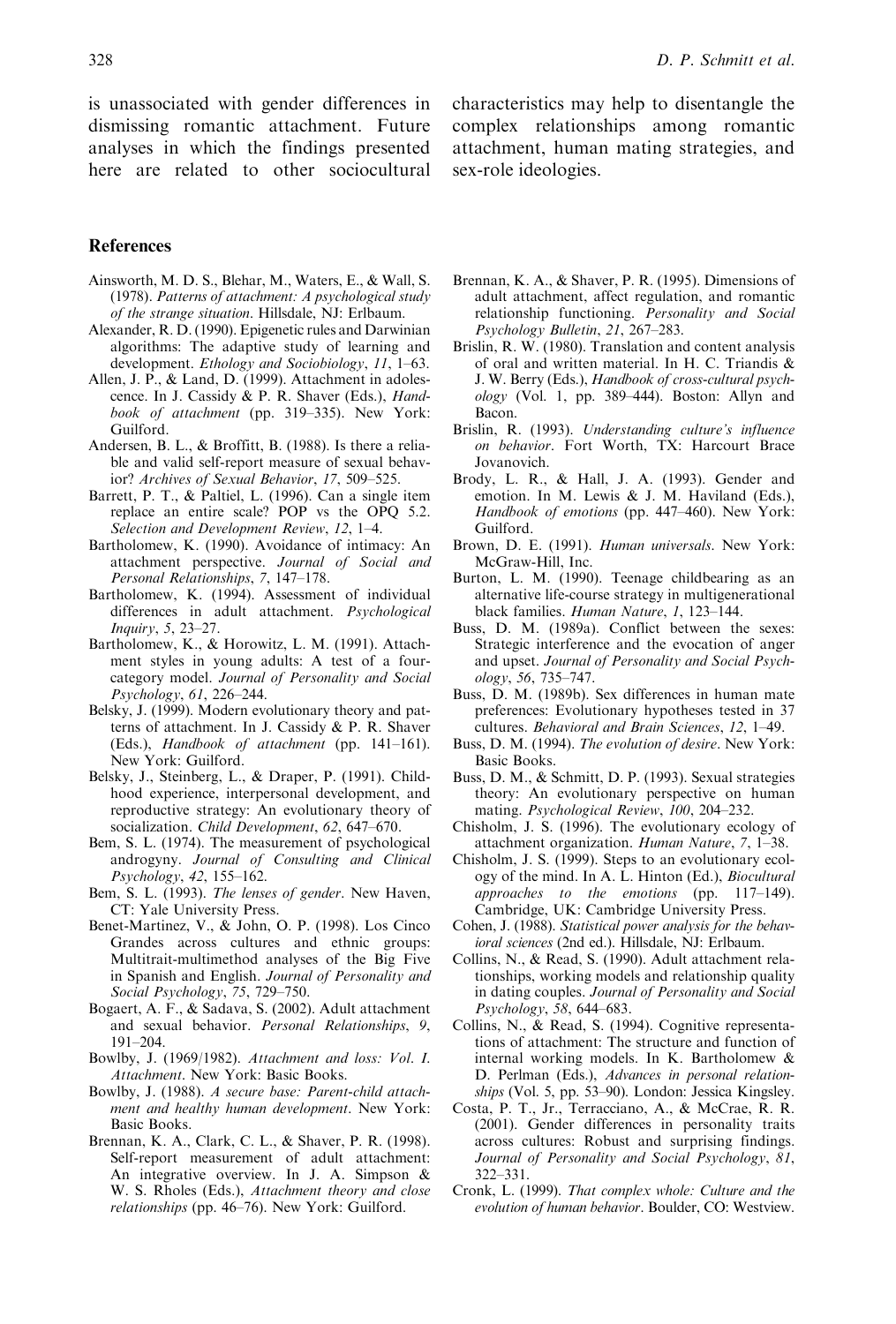- Dozier, M., Stovall, K. C., & Albus, K. E. (1999). Attachment and psychopathology in adulthood. In J. Cassidy & P. R. Shaver (Eds.), Handbook of attachment (pp. 497–519). New York: Guilford.
- Draper, P., & Harpending, H. (1982). Father absence and reproductive strategy: An evolutionary perspective. Journal of Anthropological Research, 38, 255–273.
- Eagly, A. H. (1987). Sex differences in social behavior: A social-role interpretation. Hillsdale, NJ: Erlbaum.
- Eagly, A. H., & Wood, W. (1999). The origins of sex differences in human behavior: Evolved dispositions versus social roles. American Psychologist, 54, 408–423.
- Eibl-Eibesfeldt, I. (1989). Human ethology. New York: Aldine de Gruyter.
- Ellis, B. J., McFadyen-Ketchum, S., Dodge, K. A., Pettit, G. S., & Bates, J. E. (1999). Quality of early family relationships and individual differences in the timing of pubertal maturation in girls: A longitudinal test of an evolutionary model. Journal of Personality and Social Psychology, 77, 387–401.
- Feeney, J. A. (1994). Attachment style, communication patterns, and satisfaction across the life cycle of marriage. Personal Relationships, 1, 333–348.
- Feeney, J. A., & Noller, P. (1996). Adult attachment. Thousand Oaks, CA: Sage.
- Feeney, J. A., Noller, P., & Patty, J. (1993). Adolescents' interactions with the opposite sex: Influence of attachment style and gender. Journal of Adolescence, 16, 169–186.
- Feingold, A. (1994). Gender differences in personality: A meta-analysis. Psychological Bulletin, 116, 429–456.
- Gangestad, S. W. (2001). Adaptive design, selective history, and women's sexual motivations. In J. A. French, A. C. Kamil, & D. W. Leger (Eds.), Evolutionary psychology and motivation (pp. 37–74). Lincoln: University of Nebraska Press.
- Gangestad, S. W., & Buss, D. M. (1993). Pathogen prevalence and human mate preferences. Ethology and Sociobiology, 14, 89–96.
- Gangestad, S. W., & Simpson, J. A. (2000). The evolution of human mating: Trade-offs and strategic pluralism. Behavioral and Brain Sciences, 23, 573–587.
- Gaulin, S. J. C. (1997). Cross-cultural patterns and the search for evolved psychological mechanisms. In G. R. Bock & G. Cardew (Eds.), Characterizing human psychological adaptations (pp. 195–207). Chichester, England: Wiley.
- Geary, D. C. (1998). Male, female: The evolution of human sex differences. Washington, DC: American Psychological Association.
- George, C., & Solomon, J. (1999). Attachment and caregiving: The caregiving behavioral system. In J. Cassidy & P. R. Shaver (Eds.), Handbook of attachment (pp. 649–670). New York: Guilford.
- Greenberg, M. T. (1999). Attachment and psychopathology in childhood. In J. Cassidy & P. R. Shaver (Eds.), Handbook of attachment (pp. 469–496). New York: Guilford.
- Greiling, H. & Buss, D. M. (2000). Women's sexual strategies: The hidden dimension of short-term mating. Personality and Individual Differences, 28, 929–963.
- Griffin, D., & Bartholomew, K. (1994). Models of self and other: Fundamental dimensions underlying measures of adult attachment. Journal of Personality and Social Psychology, 67, 430–445.
- Harvey, P. H., & Clutton-Brock, T. H. (1985). Life history variation in primates. Evolution, 39, 559–581.
- Hazan, C., & Shaver, P. R. (1987). Romantic love conceptualized as an attachment process. Journal of Personality and Social Psychology, 52, 511–524.
- Hazan, C., & Zeifman, D. (1999). Pair bonds as attachments: Evaluating the evidence. In J. Cassidy & P. R. Shaver (Eds.), Handbook of attachment (pp. 336–354). New York: Guilford.
- Hofstede, G. (1998). Masculinity and femininity: The taboo dimension of national cultures. Thousand Oaks, CA: Sage.
- Hofstede, G. (2001). Culture's consequences. Thousand Oaks, CA: Sage.
- Hrdy, S. B. (1981). The woman that never evolved. Cambridge, MA: Harvard University Press.
- Kasser, T., & Sharma, Y. S. (1999). Reproductive freedom, educational equality, and females' preference for resource-acquisition characteristics in mates. Psychological Science, 10, 374–377.
- Keller, H. (1990). Evolutionary approaches. In J. W. Berry, Y. H. Poortinga, & J. Pandey (Eds.), Handbook of cross-cultural psychology, 2nd ed. (Vol. 1, pp. 215–255). Boston: Allyn and Bacon.
- Kenrick, D. T., Sadalla, E. K., Groth, G., & Trost, M. R. (1990). Evolution, traits, and the stages of human courtship: Qualifying the parental investment model. Special issue: Biological foundations of personality: evolution, behavioral genetics, and psychophysiology. Journal of Personality, 58, 97–116.
- Kirk, R. E. (1999). Statistics: An introduction. Fort Worth, TX: Harcourt Brace.
- Kirkpatrick, L. A. (1998). Evolution, pair-bonding, and reproductive strategies: A reconceptualization of adult attachment. In J. A. Simpson & W. S. Rholes (Eds.), Attachment theory and close relationships (pp. 353–393). New York: Guilford.
- Kirkpatrick, L. A. (1999). Attachment and religious representations and behavior. In J. Cassidy & P. R. Shaver (Eds.), Handbook of attachment (pp. 803–822). New York: Guilford.
- Kirkpatrick, L. A., & Davis, K. E. (1994). Attachment style, gender, and relationship stability: A longitudinal analysis. Journal of Personality and Social Psychology, 66, 502–512.
- Kirkpatrick, L. A., & Hazan, C. (1994). Attachment styles and close relationships: A four year prospective study. Personal Relationships, 1, 123–142.
- Klohnen, E. C., & John, O. P. (1998). Working models of attachment: A theory-based prototype approach. In J. A. Simpson & W. S. Rholes (Eds.), Attachment theory and close relationships (pp. 115–140). New York: Guilford.
- Lancaster, J. B. (1989). Evolutionary and crosscultural perspectives on single-parenthood. In R. W. Bell & N. J. Bell (Eds.), Interfaces in psychology (pp. 63–72). Lubbock: Texas Tech University Press.
- Lonner, W. J. (1980). The search for psychological universals. In H. C. Triandis & W. W. Lambert (Eds.), Handbook of cross-cultural psychology (Vol. 1, pp. 143–204). Boston: Allyn & Bacon.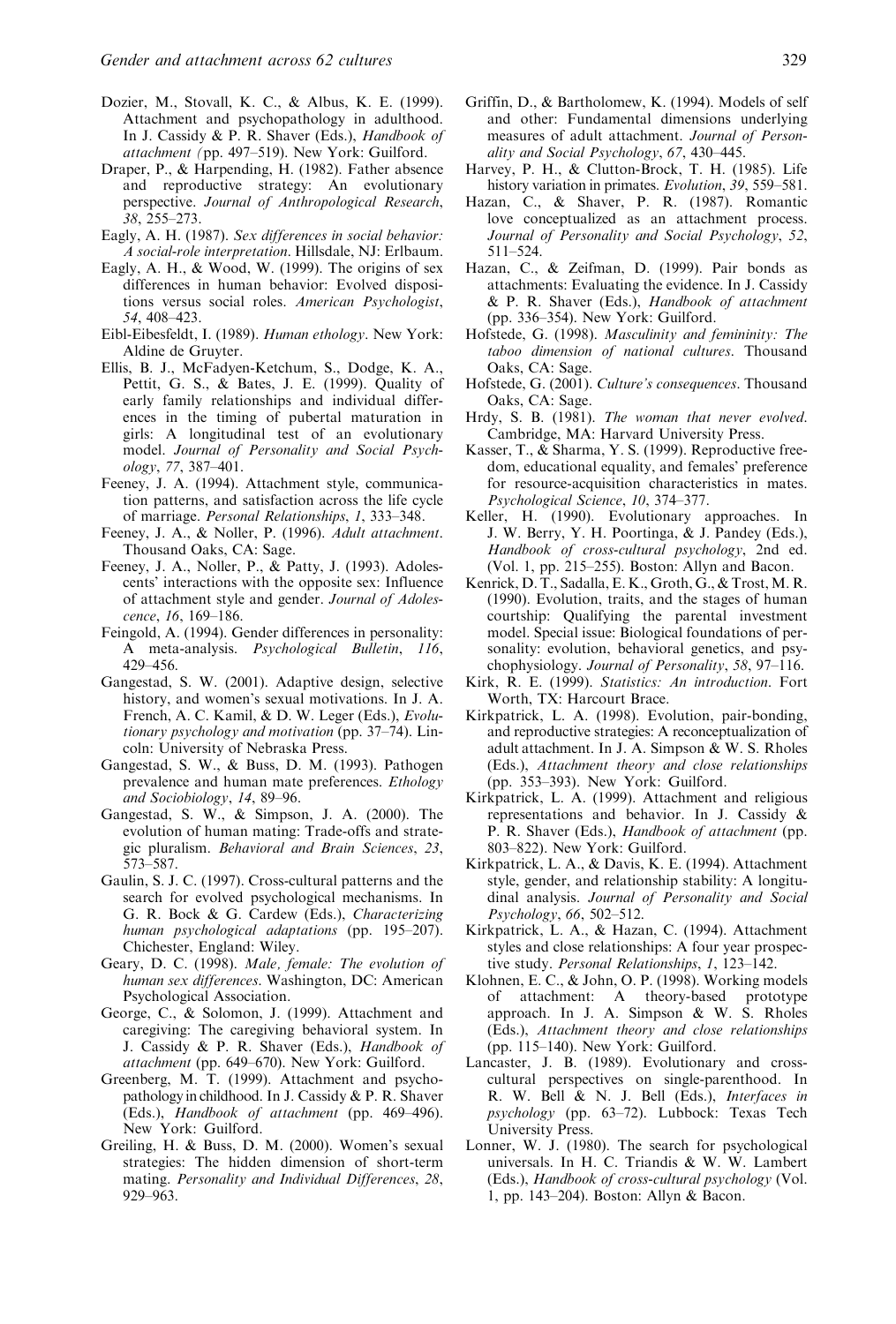- Low, B. S. (1989). Cross-cultural patterns in the training of children: An evolutionary perspective. Journal of Comparative Psychology, 103, 311–319.
- Low, B. S. (1990). Marriage systems and pathogen stress in human societies. American Zoologist, 30, 325–339.
- Low, B. S. (2000). Why sex matters. Princeton, NJ: Princeton University Press.
- Mead, M. (1935). Sex and temperament in three primitive societies. New York: Morrow.
- Mealey, L. (2000). Sex differences: Developmental and evolutionary strategies. San Diego, CA: Academic Press.
- Munroe, R. L., & Munroe, R. H. (1997). A comparative anthropological perspective. In J. W. Berry, Y. H. Poortinga, & J. Pandey (Eds.), Handbook of crosscultural psychology, (2nd ed., Vol. 1, pp. 171–213). Boston: Allyn and Bacon.
- Pasternak, B., Ember, C., & Ember, M. (1997). Sex, gender, and kinship: A cross-cultural perspective. Upper Saddle River, NJ: Prentice Hall.
- Quinn, N. (1977). Anthropological studies on women's status. Annual Review of Anthropology, 6, 181–225.
- Rholes, W. S., Simpson, J. A., & Blakely, B. S. (1995). Adult attachment styles and mothers' relationships with their young children. Personal Relationships, 2, 35–54.
- Rholes, W. S., Simpson, J. A., & Stevens, J. G. (1998). Attachment orientations, social support, and conflict resolution in close relationships. In J. A. Simpson & W. S. Rholes (Eds.), Attachment theory and close relationships (pp. 166–188). New York: Guilford.
- Rosenberg, M. (1965). Society and the adolescent selfimage. Princeton, NJ: Princeton University Press.
- Scharfe, E., & Bartholomew, K. (1994). Reliability and stability of adult attachment patterns. Personal Relationships, 1, 23–43.
- Schmitt, D. P. (2003a). Is short-term mating the result of insecure attachment? A test of competing evolutionary perspectives. Manuscript submitted for publication.
- Schmitt, D. P. (2003b). Sociosexuality from Argentina to Zimbabwe, a 48-nation study: Evolutionary and social role perspectives on sex, culture, and the strategies of human mating. Manuscript submitted for publication.
- Schmitt, D. P. (2003c). Short-term mating and romantic attachment across 52 nations: Where are the connections? Manuscript submitted for publication.
- Schmitt, D. P., Alcalay, L., Allensworth, M., Allik, J., Ault, L., Austers, I., Bennett, K. L., Bianchi, G., Boholst, F., Borg Cunen, M. A., Braeckman, J., Brainerd Jr., E. G., Caral, L. G. A., Caron, G., Casullo, M. M., Cunningham, M., Daibo, I., De Backer, C., Diaz-Loving, R., Diniz, G., Durkin, K., Echegaray, M., Eremsoy, E., Euler, H. A., Falzon, R., Fisher, M. L., Fowler, R., Fry, D. P., Fry, S. F., Ghayur, M. A., Giri, V. N., Golden, D. L., Grammer, K., Grimaldi, L., Halberstadt, J., Haque, S., Hefer, E., Herrera, D., Hertel, J., Hitchell, A., Hoffman, H., Hradilekova, Z., Hudek-Kene-evi, J., Huffcutt, A., Jaafar, J., Jankauskaite, M., Kabangu-Stahel, H., Kardum, I., Khoury, B., Kwon, H., Laidra, K., Laireiter, A., Lakerveld, D., Lampert, A., Lauri, M., Lavallée, M., Lee, S., Leung, L. C., Locke, K. D.,
- Locke, V., Luksik, I., Magaisa, I., Marcinkeviciene, J., Mata, A., Mata, R., McCarthy, B., Mills, M. E., Mkhize, N. J., Moreira, J., Moreira, S., Moya, M., Munyea, M., Noller, P., Olimat, H., Opre, A., Panayiotou, A., Petrovic, N., Poels, K., Popper, M., Poulimenou, M., P'yatokh, V., Raymond, M., Reips, U., Reneau, S. E., Rivera-Aragon, S., Rowatt, W. C., Ruch, W., Rus, V. S., Safir, M. P., Sambataro, F., Sandnabba, K. N., Schleeter, R., Schulmeyer, M. K., Schütz, A., Scrimali, T., Shackelford, T. K., Sharan, M. B., Shaver, P. R., Sichona, F., Simonetti, F., Sineshaw, T., Sookdew, R., Speelman, T., Sümer, H. C., Sümer, N., Supekova, M., Szlendak, T., Taylor, R., Timmermans, B., Tooke, W., Tsaousis, I., Tungaraza, F. S. K., Turner, A., Vandermassen, G., Vanhoomissen, T., Van Overwalle, F., Van Wesenbeek, I., Vasey, P. L., Verissimo, J., Voracek, M., Wan, W. W. N., Wang, T., Weiss, P., Wijaya, A., Woertment, L., Youn, G., & Zupanèiè, A. (in press). Patterns and universals of adult romantic attachment across 62 cultural regions: Are models of self and other pancultural constructs? Journal of Cross-Cultural Psychology.
- Schmitt, D. P., & Buss, D. M. (2000). Sexual dimensions of person description: Beyond or subsumed by the Big Five? Journal of Research in Personality, 34, 141–177.
- Schmitt, D. P., & Buss, D. M. (2001). Human mate poaching: Tactics and temptations for infiltrating existing mateships. Journal of Personality and Social Psychology, 80, 894–917.
- Schmitt, D. P., Shackelford, T., Duntley, J., Tooke, W., & Buss, D. M. (2001). The desire for sexual variety as a tool for understanding basic human mating strategies. Personal Relationships, 8, 425–455.
- Simpson, J. A. (1990). Influences of attachment styles on romantic relationships. Journal of Personality and Social Psychology, 59, 971–980.
- Simpson, J. A. (1999). Attachment theory in modern evolutionary perspective. In J. Cassidy & P. R. Shaver (Eds.), Handbook of attachment (pp. 115–140). New York: Guilford.
- Simpson, J. A., & Gangestad, S. W. (1991). Individual differences in sociosexuality: Evidence for convergent and discriminant validity. Journal of Personality and Social Psychology, 60, 870–883.
- Simpson, J. A., & Rholes, W. S. (Eds.). (1998). Attachment theory and close relationships. New York: Guilford.
- Smuts, B. B. (1985). Sex and friendship in baboons. New York: Aldine de Gruyter.
- Spence, J. T., & Helmreich, R. L. (1978). Masculinity and femininity: Their psychological dimensions, correlates, and antecedents. Austin: University of Texas Press.
- Sroufe, L. A. (1983). Infant-caregiver attachment and patterns of adaptation in preschool: The roots of maladaptation and competence. In M. Perlmutter (Ed.), The Minnesota Symposia on Child Psychology: Vol. 16. Development and policy concerning children with special needs (pp. 41–83). Hillsdale, NJ: Erlbaum.
- Stephan, C. W., Bachman, G. F. (1999). What's sex got to do with it? Attachment, love schemas, and sexuality. Personal Relationships, 6, 111–123.
- Symons, D. (1979). The evolution of human sexuality. New York: Oxford University Press.